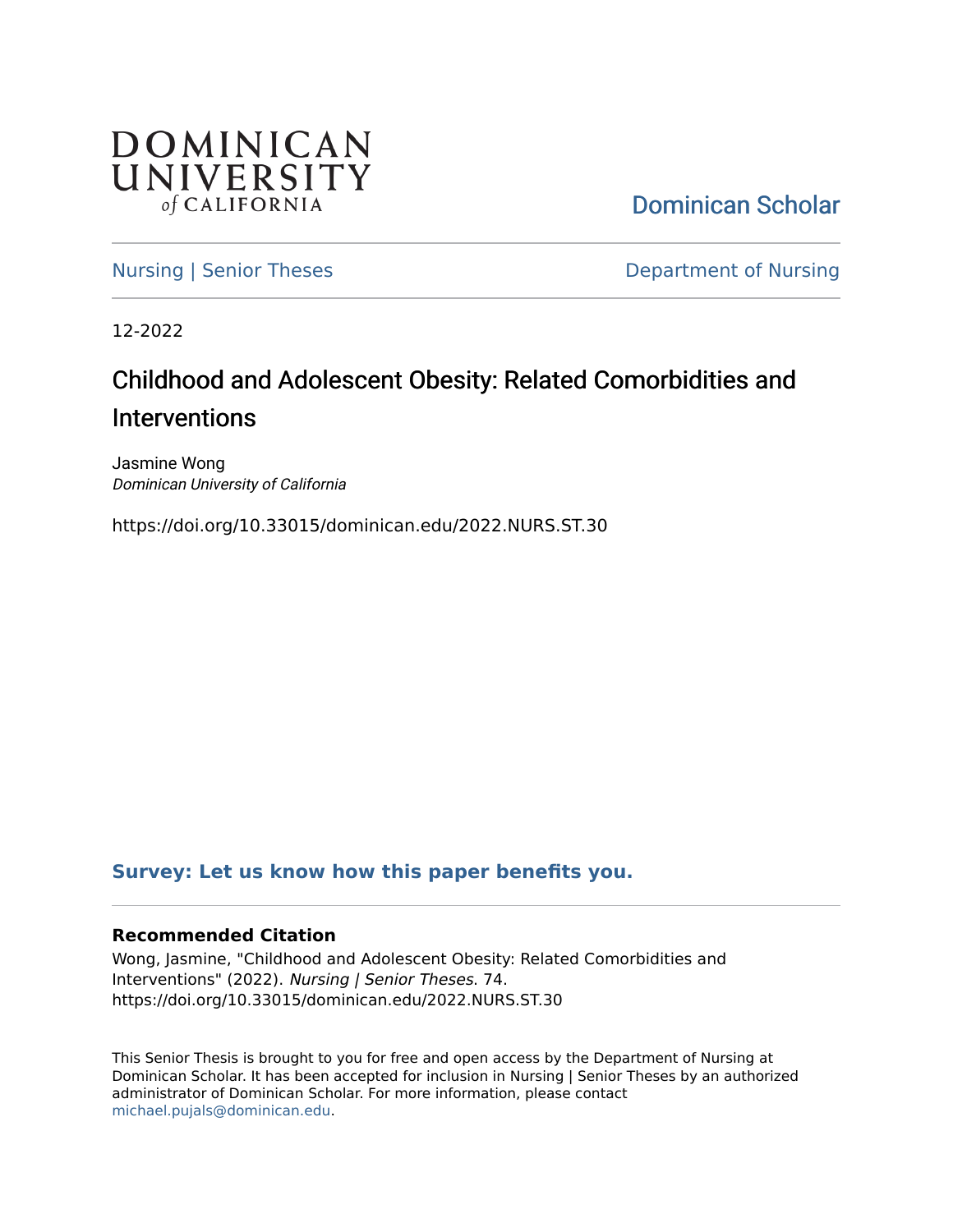**Childhood and Adolescent Obesity: Related Comorbidities and Intervention Methods**

Jasmine L. Wong

Department of Nursing, Dominican University of California

NURS 4500: Nursing Research & Senior Thesis

Dr. Patricia Harris, Thesis Advisor

May 11, 2022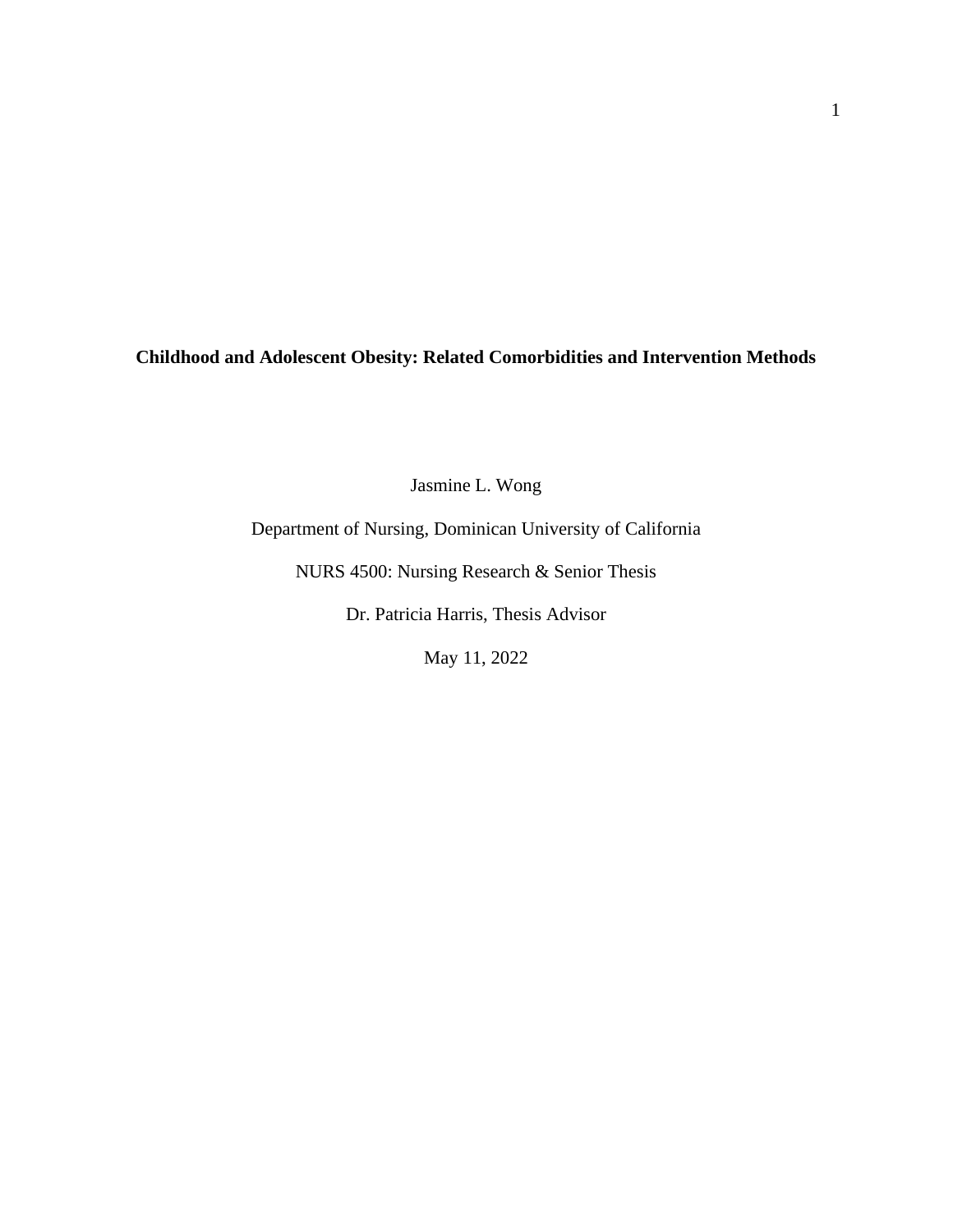#### **Abstract**

#### **Background**

The prevalence of childhood and adolescent obesity in the United States has steadily risen over the years and has become a public health concern. Obesity is defined as a BMI at or above the 95th percentile for children and teens of the same age and sex. Obese children and adolescents are at risk for poor health and poor quality of life. Furthermore, there are numerous comorbidities associated with childhood and adolescent obesity. While some of the associated diseases are acute, others can become chronic and result in lifelong conditions.

#### **Objective**

The purpose of the present thesis is to explore and summarize the currently available literature regarding diseases that relate to childhood and adolescent obesity, factors that can affect obesity, and possibly effective prevention methods.

#### **Summary of Findings**

Children and adolescents who are obese are likely to have various comorbidities. Some of these comorbidities include increased risk for hypertension, obstructive sleep apnea, and other cardiometabolic risk factors. Due to obesity and related comorbidities, children and adolescents have poorer physical and mental health. Some of the mental health deficits seen in obese children include depression, learning disabilities, and attention deficit disorder. Research has shown that food environments and sleep duration can be factors in obesity in children.

#### **Proposal**

The gathered information will then be utilized to formulate a proposal on how nurses across school settings can play a direct role in the prevention of exacerbation of obesity and comorbidities associated with childhood and adolescent obesity.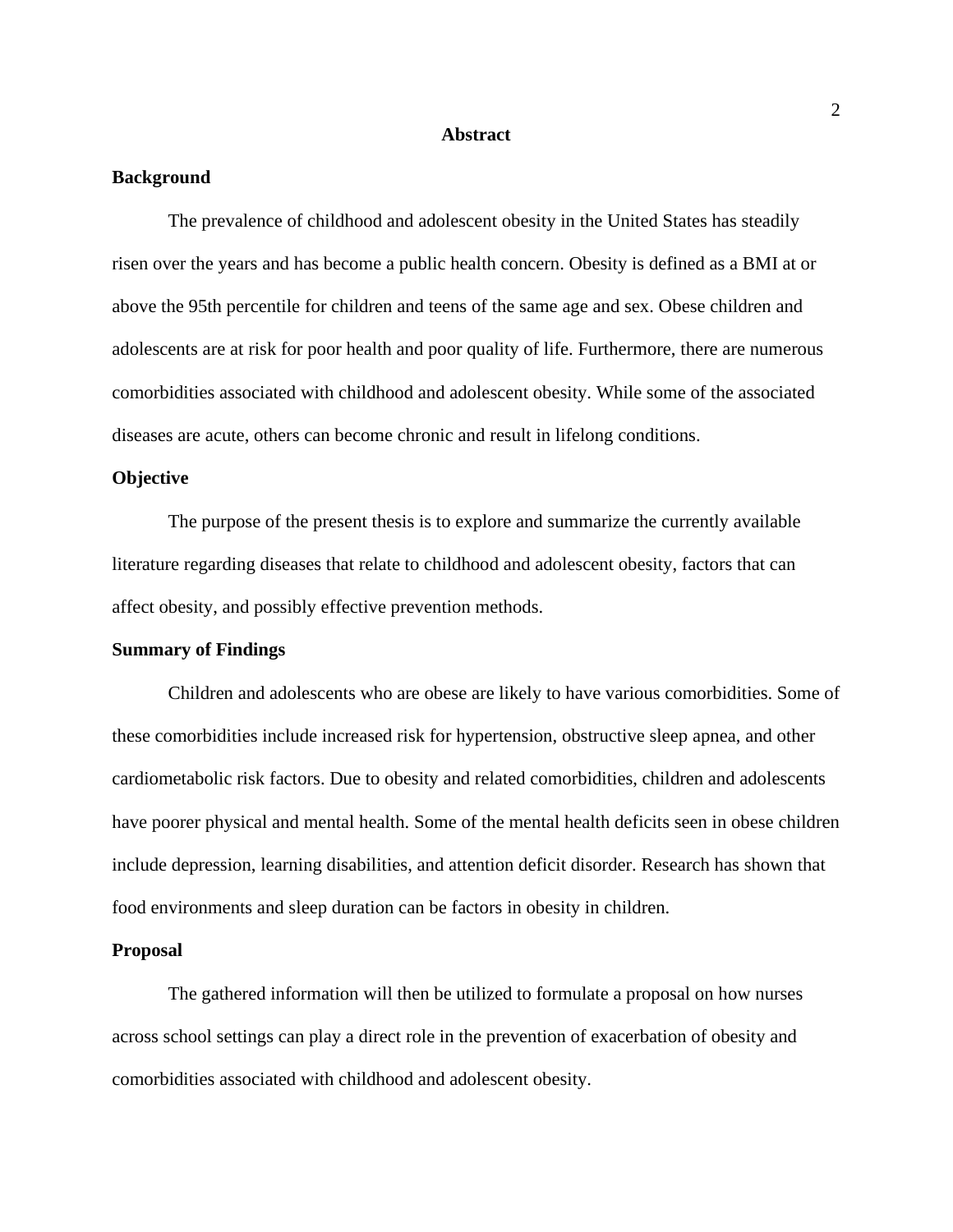## **Table of Contents**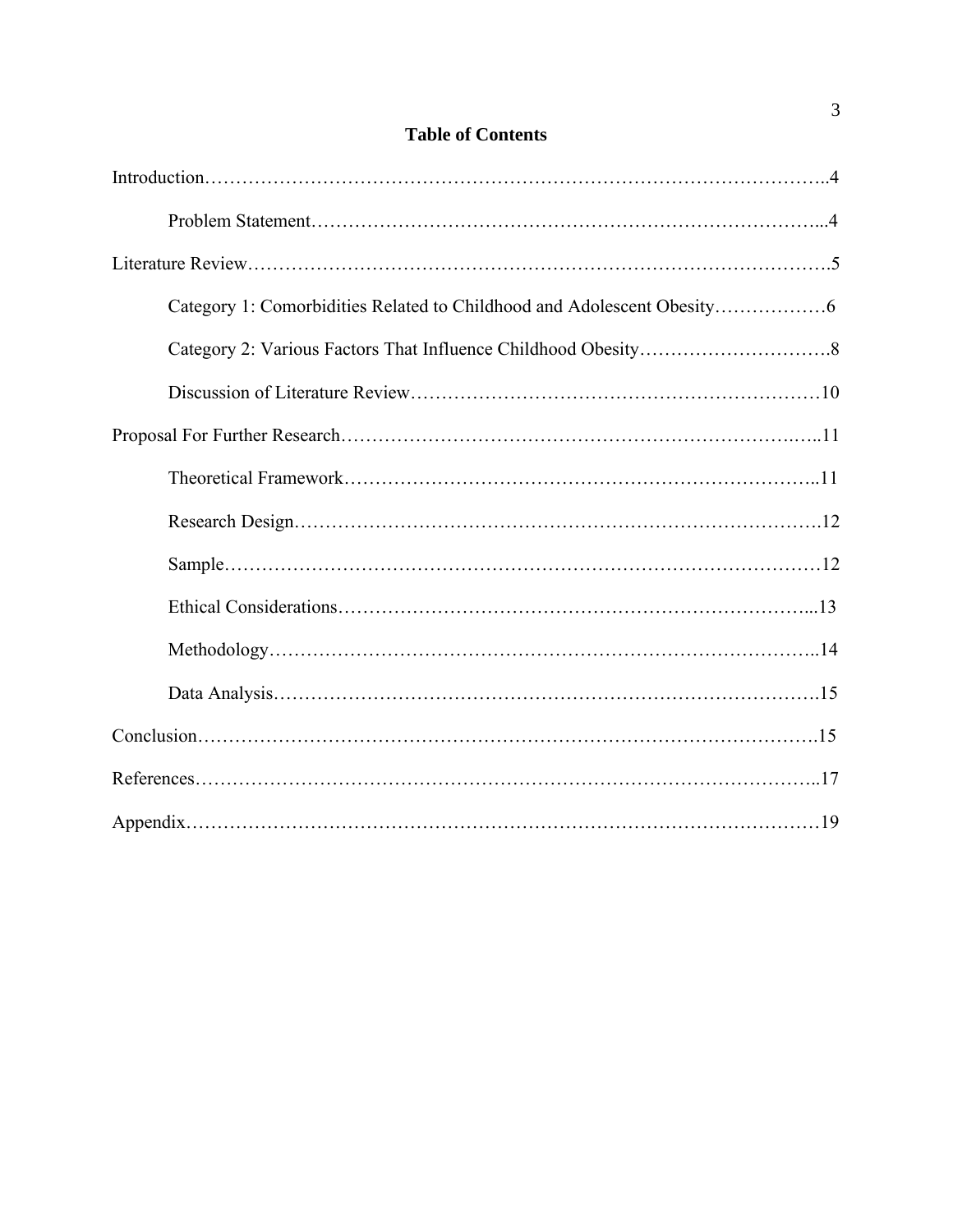#### **Introduction**

Obesity in the childhood and adolescent population is a rising public health concern in the United States. This puts children and adolescents at a risk for poor health and quality of life. According to the Centers for Disease Control and Prevention (CDC), "1 in 5 children and adolescents in the US have obesity". On their website page titled, "CDC Healthy Schools", the CDC reported that "in the United States, the percentage of obese children and adolescents has more than tripled since the 1970s". The percentage of obese children and adolescents is growing exponentially over time and it is essential to find methods and interventions that are useful and effective in decreasing this prominent issue.

#### **Problem Statement**

There are an array of health problems that stem from childhood and adolescent obesity. While some of the consequences of obesity are immediate health risks, there are also lifelong chronic health conditions that are associated with childhood and adolescent obesity. To ensure the health of children, adolescents, and future generations, it is paramount to explore and discuss chronic diseases that relate to childhood/adolescent obesity, lifestyle factors that can affect obesity, and interventions that can be implemented to prevent them.

Nurses play a direct role in the prevention and treatment of childhood obesity whether that be in a hospital setting or the school environment. Nurses can assist families in preventing obesity and comorbidities by providing them with knowledge and education. The purpose of this thesis is to explore and summarize current research regarding comorbid diseases related to childhood and adolescent obesity, identify specific factors that play a role in obesity, and discover nursing intervention methods that can be implemented to prevent the comorbidities and the exacerbation of obesity in children and adolescents.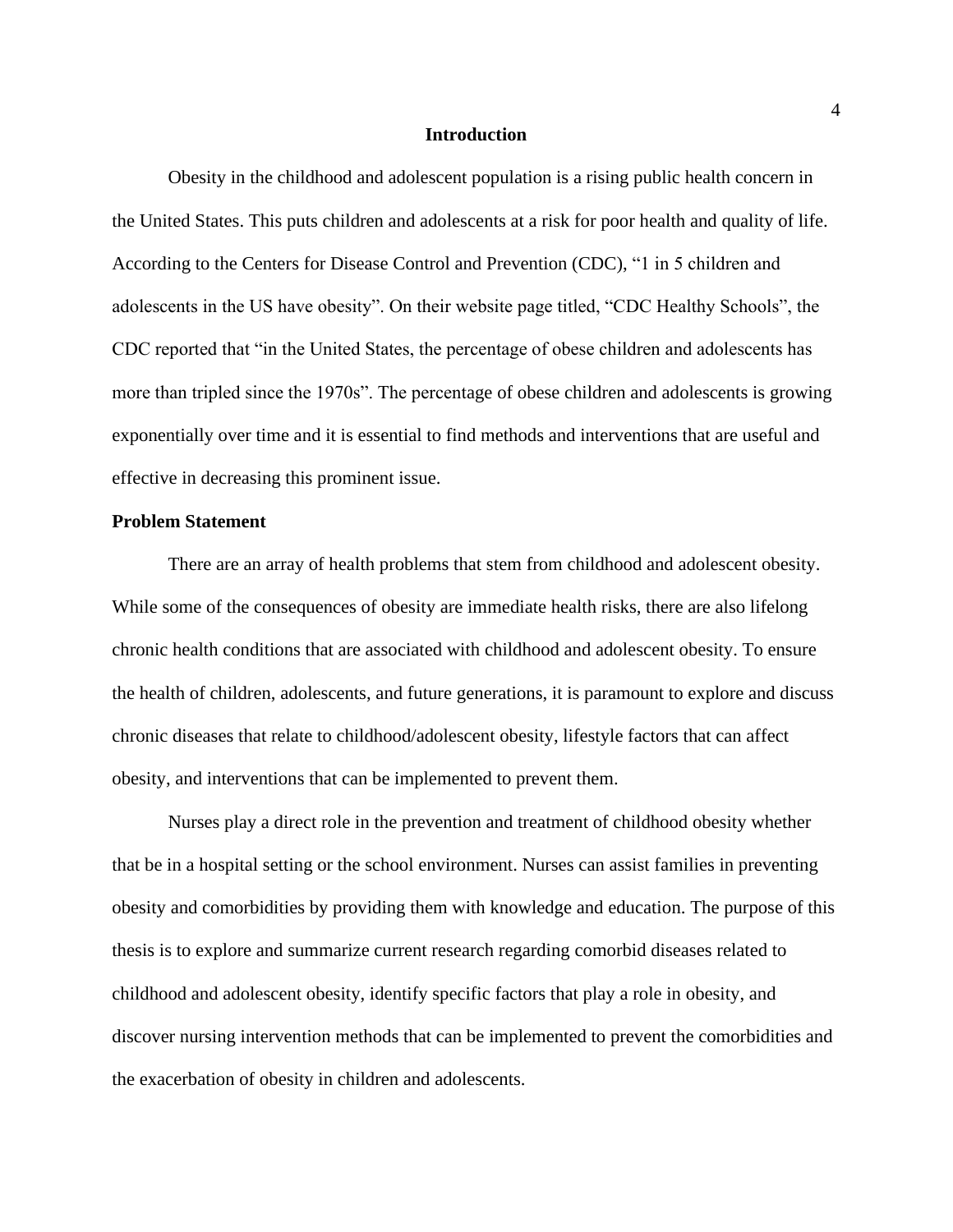#### **Literature Review**

The objective of this literature review is to consolidate existing literature on the topic of comorbidities and prevention methods for childhood and adolescent obesity. The questions being answered in this literature review are: what are some of the comorbidities that stem from childhood and adolescent obesity, what are some factors that cause obesity, and how can we prevent them?

The internet was the primary medium utilized to find articles relating to childhood and adolescent obesity. The search terms used were "childhood", "adolescent", "obesity", "comorbidities", and "prevention". PubMed Central was the only database used to find articles related to the topic. PubMed Central was the chosen primary database because it is widely known to be a reliable source with open access to full texts and literature.

The conducted search with the previously mentioned search terms yielded more than one hundred articles. The articles included in this literature review were each methodically selected based on their relevance to the topic and the information they provided. Each article was read thoroughly and the information it provided was analyzed and taken into consideration before deciding whether or not it would be included in the literature review.

Although a refined search on PubMed Central yielded countless results, only a total of six articles were chosen for this literature review. The articles that will be discussed in this literature review will be divided into two categories. The first category will consist of articles that discuss various comorbidities that are related to childhood and adolescent obesity. The second category will consist of articles examining how certain factors influence childhood and adolescent obesity. See the Appendix for a Literature Review Table with a summary of each article.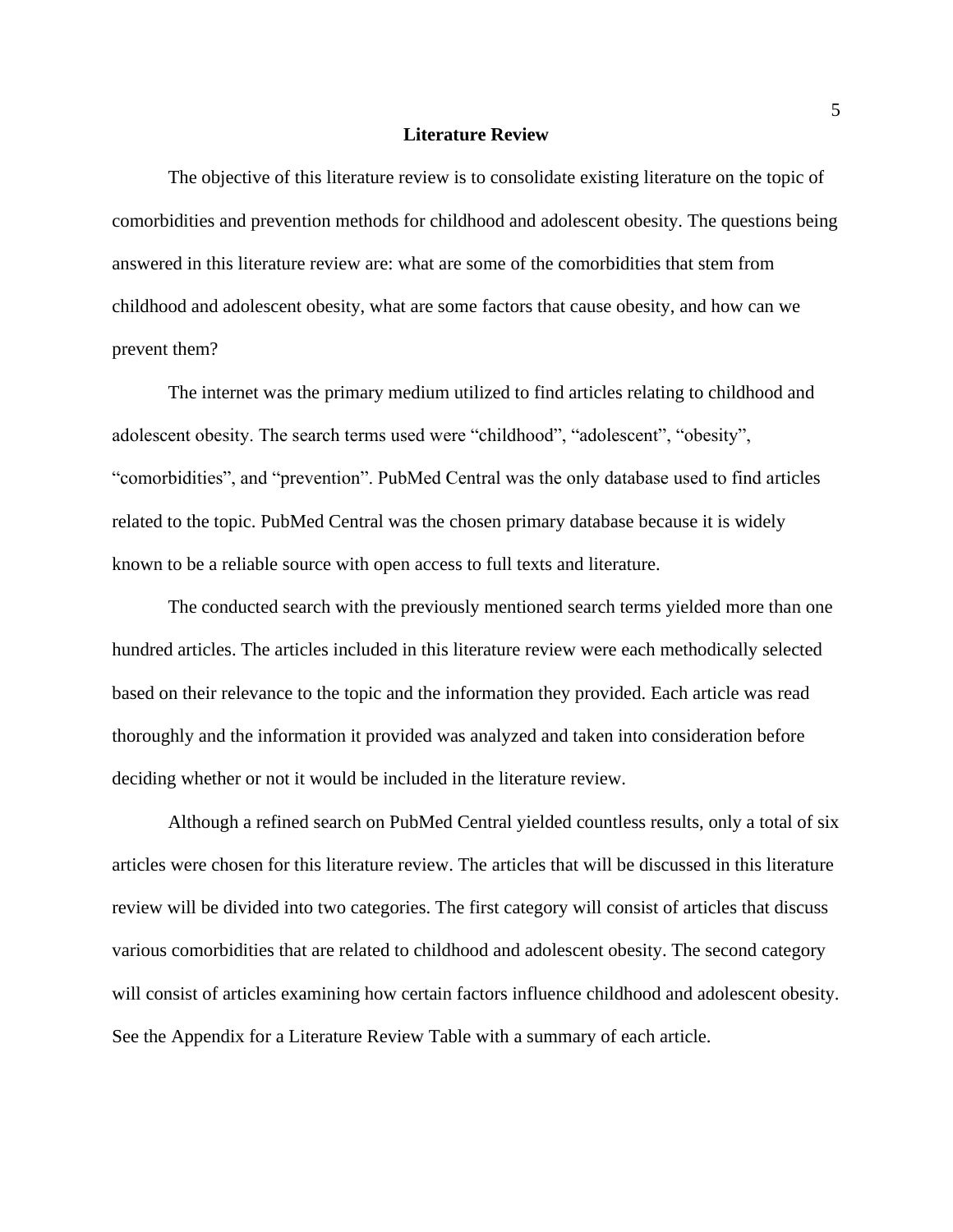#### **Category 1: Comorbidities Related to Childhood and Adolescent Obesity**

When children and adolescents have obesity it is common for them to have or develop other diseases. These related diseases are also known as comorbidities. Through researching comorbid diseases that relate to obesity, it was found that there are numerous related comorbidities. Halfon et al, (2013), Munthali et al, (2016,) Norris et al, (2020), and Watson et al, (2014) all published research regarding how obesity in childhood can lead to the development of comorbid diseases. With the knowledge provided from these various studies, nurses may have a better clinical guideline for identifying comorbidities associated with pediatric obesity.

Halfon et al. (2013) examined the relationship between weight status and the overall health of children in the United States using a quantitative, cross-sectional study design. The study performed a cross-sectional analysis of data on 43,297 children with ages ranging from 10- 17 from the National Survey of Children's Health. Through their study, it was found that obese children were more likely to have an array of physical and mental health deficits, compared with children classified as not overweight. Some of the mental health deficits include internalizing or externalizing problems, hyperactivity disorder, depression, learning disabilities, and attention deficit disorder. These specific mental health deficits were in conjunction with school-related problems. The physical health deficits that they found to be associated with pediatric obesity include bone, joint, and muscle problems, asthma, allergies, ear infections, and headaches. Compared with children classified as not overweight, obese children were also more likely to have reported poorer general health. In conclusion in their study, obesity and overweight in children were associated with poorer health status, poorer school performance, and decreased emotional functioning (Halfon et al., 2013).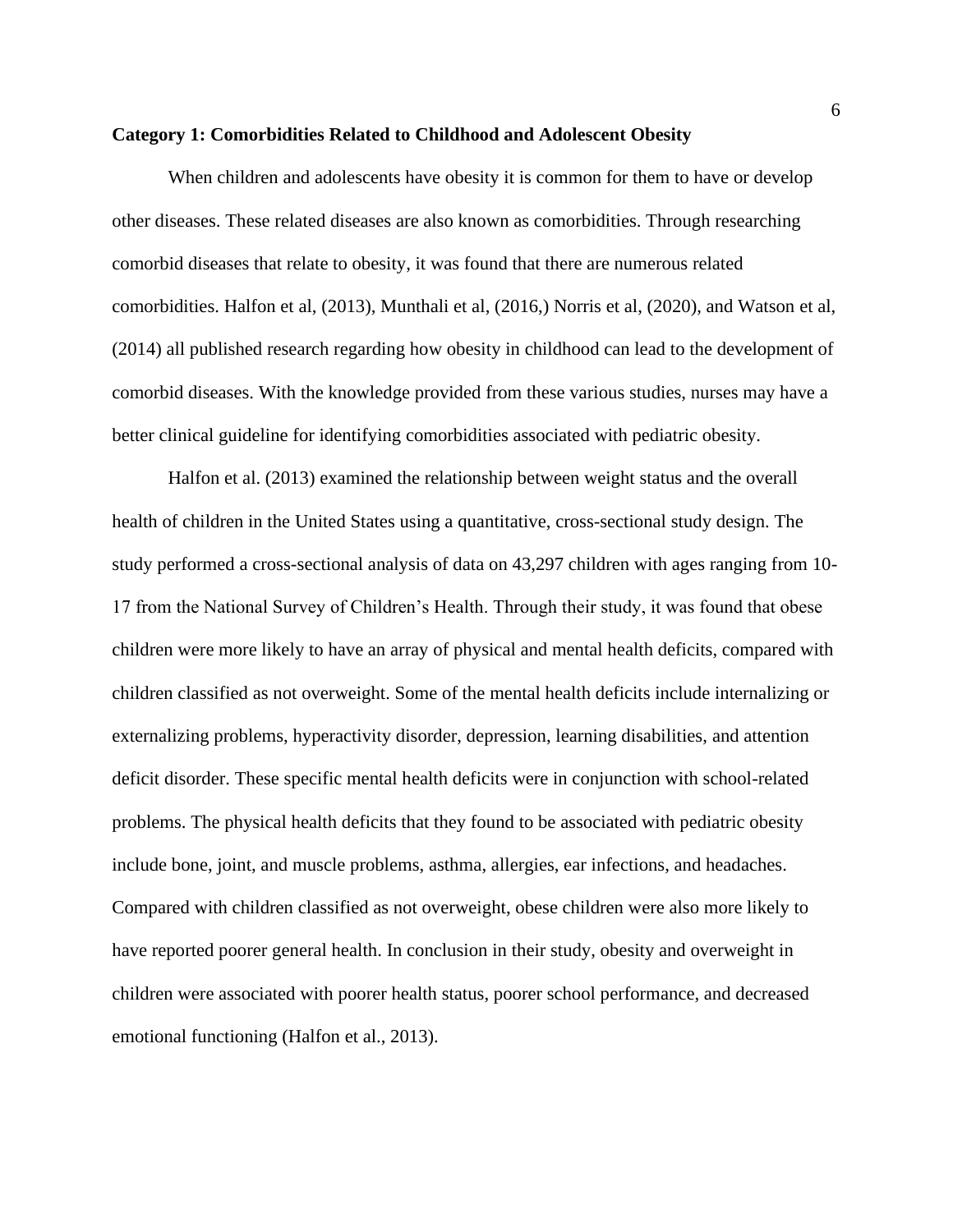Munthali et al. (2016) researched to "explore distinct sex-specific adiposity trajectories from childhood to late adolescence and examined their relationship with blood pressure". Their study utilized a quantitative, cohort design which included 1,824 black participants with ages ranging from 5 to 18 years old. The participants each had their height and weight measured to calculate their BMI. Participants also had their blood pressure and mean arterial pressure measured. Through their research, Munthali et al. (2016) found that "the early onset obesity or overweight trajectories are associated with elevated blood pressure in late adolescence". Their research suggests that patterns of adiposity compared to cross-sectional BMI measures may be a favored predictor of future systolic and diastolic blood pressure, mean arterial pressure, and elevated blood pressure. The results yielded from their study confirmed that although there is heterogeneity in BMI trajectories and that trajectories differ between boys and girls, being in an obese or overweight trajectory was associated with an increased risk of elevated blood pressure (Munthali et al., 2016).

Norris et al. (2020) utilized a quantitative, correlational study design "to determine whether the duration of obesity is related to heterogeneity in cardiometabolic risk". The researchers examined obesity duration in relation to the numerous cardiometabolic disease risk factors collected in mid-adulthood such as systolic and diastolic blood pressure, high-density lipoprotein cholesterol, and glycated hemoglobin. Their study was comprised of 20,746 participants which included men and women of ages ranging from 10 to 40. It was discovered that all worse values for all cardiometabolic disease risk factors were associated with a longer duration of being obese. Elevated glycated hemoglobin levels happened to have the strongest association with obesity duration. Participants with obesity for greater than 5 years had relatively higher levels of glycated hemoglobin by 5% when compared with participants who were never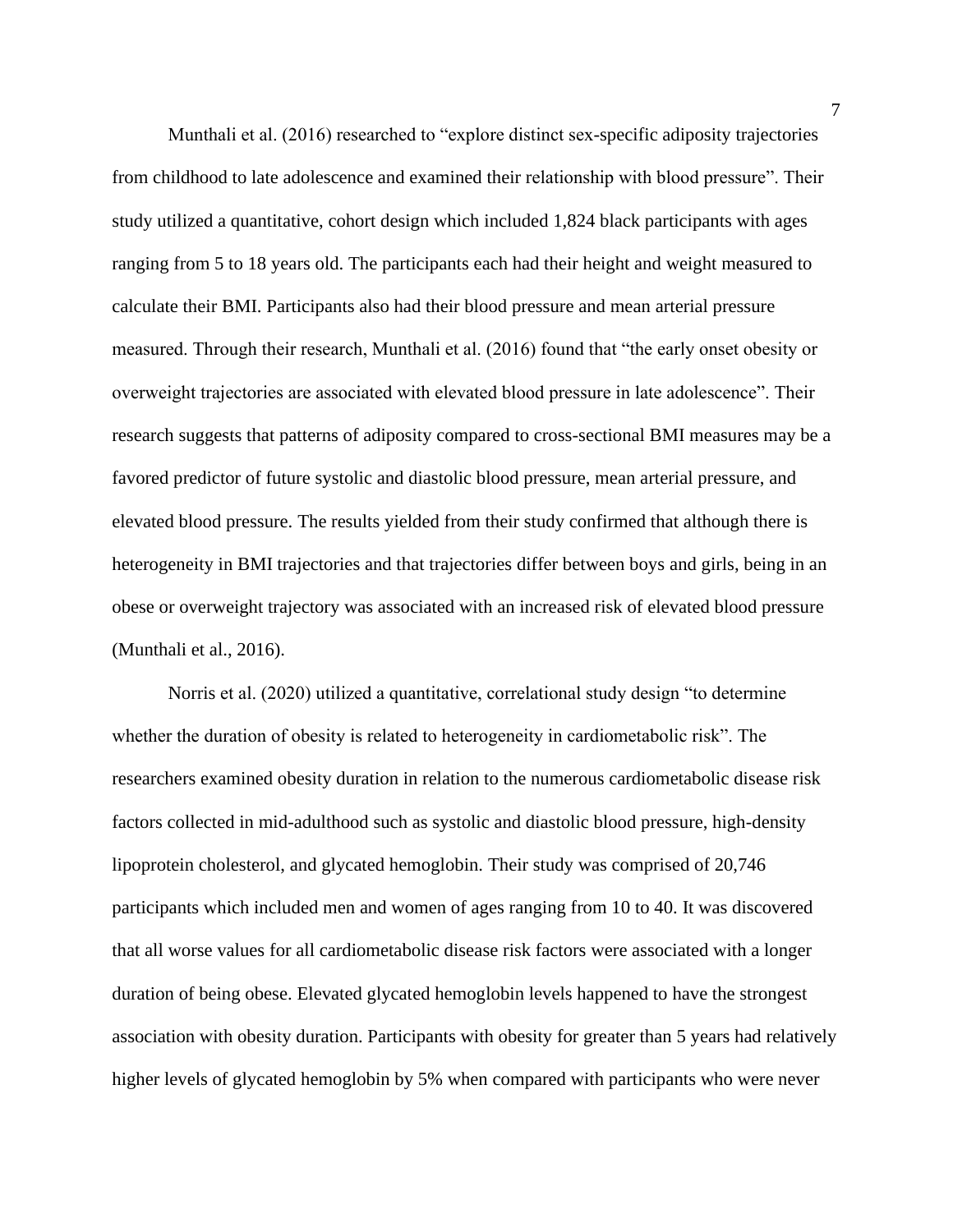obese. Most importantly, their research concluded that there is a gradually increasing risk for hypertension associated with an increasing duration of time being obese (Norris et al., 2020).

Watson et al. (2014) aimed to "determine if cardiometabolic risk markers are increased among obese youth with obstructive sleep apnea as compared with their equally obese peers without obstructive sleep apnea". The study utilized a quantitative approach and included 96 participants with ages ranging from 12 to 16 years old. According to their study, obesity in children can lead to obstructive sleep apnea, and not only is it linked to obesity and insulin resistance but also a high prevalence of cardiometabolic diseases and type 2 diabetes in adults. Their research found that obese youth with ages ranging from 12 to 16 years old with greater severities of obstructive sleep apnea have higher fasting insulin and lower fasting insulin sensitivity. Obese participants with moderate or severe obstructive sleep apnea also had elevated homeostasis model assessment insulin resistance (HOMA-IR), compared with participants who had mild or no obstructive sleep apnea. Their conclusion to the study was that obstructive sleep apnea is associated with increased insulin resistance in obese non-diabetic youth (Watson et al., 2014).

#### **Category 2: Various Factors That Influence Childhood Obesity**

Through researching childhood and adolescent obesity, it was discovered that certain lifestyles and environmental factors play a role in the development and exacerbation of obesity. More specifically, sleep and food environments are the two factors that will be discussed in this category since they were the most prevalent in the research that was found. Understanding how and why these factors play a large role in the development and exacerbation of childhood obesity may help practitioners and nurses to formulate more effective preventative interventions for obesity in the childhood population.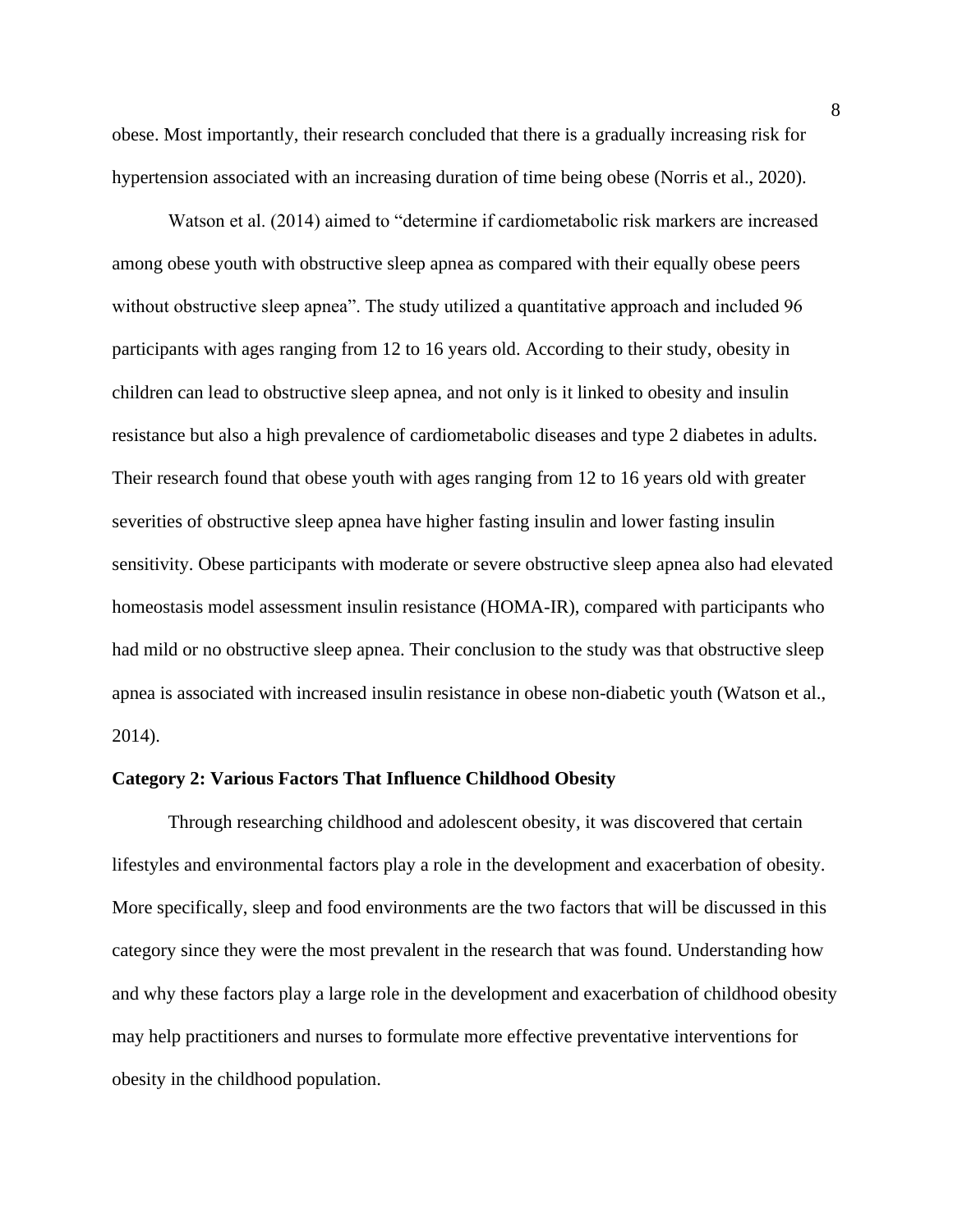A study formulated by Scharf and DeBoer (2015) sought to evaluate the bedtime and wake time of 4 to 5-year-old children and their association with weight gain. Scharf and DeBoer used a cross-sectional and longitudinal study design and acquired data regarding the timing and duration of weekday sleep via a parent questionnaire. They utilized a nationally representative sample of children from the Early Childhood Longitudinal Study - Birth Cohort which included 10,700 initial participants. At 4 years of age, 15.9% of those children were overweight and 15.6% of them were obese. At 5 years of age, 16.6% of those children were overweight and 15.2% were obese. Compared with the normal-weight children, the obese children had a later bedtime. Their findings suggest that bedtime is a modifiable risk factor for overweight and obesity. Preschool children who have a later bedtime are at risk for heavier weight status and increased weight gain over time. By setting an earlier bedtime, parents may help their preschool children restrain from gaining unhealthy weight (Scharf & DeBoer, 2015). With the information provided by this study, healthcare professionals can recommend earlier bedtimes and promote longer sleep durations for younger children who are at risk for weight gain or obesity.

Wang et al. (2019) created a study to examine the association of residential food environments with childhood obesity and the variation of the associations across genders and urbanicity. They utilized the US Early Childhood Longitudinal Study - Kindergarten Cohort data with 9440 kindergarteners followed from 1998 to 2007. From the results of their study, it was learned that children with decreased exposure to full-service restaurants, retail bakeries, fruit and vegetable markets, and beverage stores were more likely to become obese. Children with decreased exposure to dairy-product stores were generally less likely to become obese. There were mixed findings between the associations of fruit and vegetable markets with child weight status between genders. Wang et al. (2019) concluded that "exposure to different food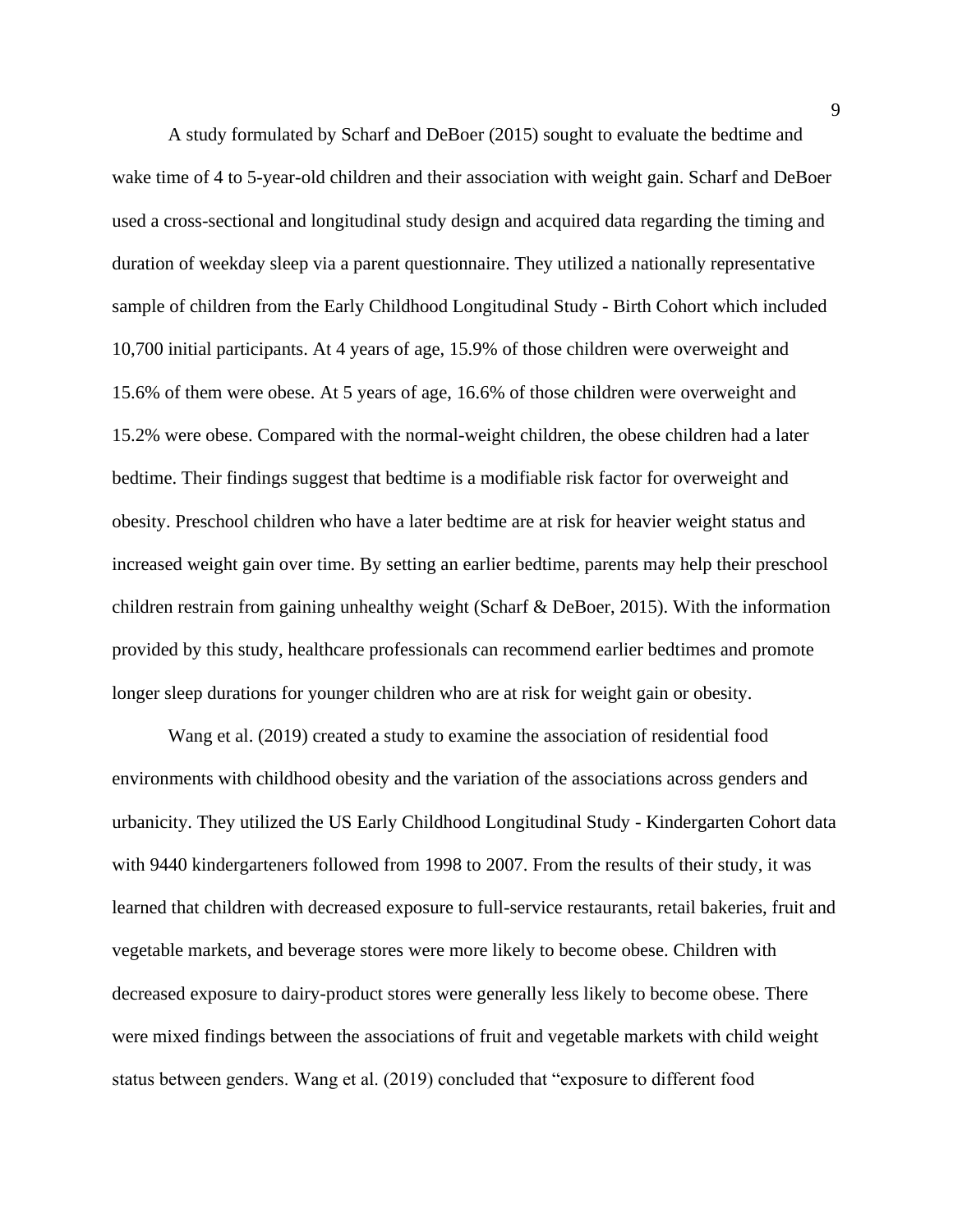environments seemed to lead to different childhood obesity risks during 1998-2007; the association varied across gender and urbanicity". According to the researchers, this study contains important public health implications. The findings from this study indicate that improving food environments across the United States can prevent childhood obesity.

#### **Discussion of Literature Review**

The literature reviewed in category 1 all pointed to the fact that having obesity leads to the development of various comorbidities. The most prevalent comorbidity discussed in the research is cardiometabolic issues. Obese children are either at risk for or have elevated blood pressure. Children who have obesity are also subject to having obstructive sleep apnea, higher fasting insulin, mental health deficits, and school-related problems. The research discussed in category 2 discovered that later bedtime and food environments were factors that influenced obesity in children. Later bedtime and shorter sleep duration in 4 and 5-year-olds, put them at risk of being overweight or obese. Certain food environments were associated with a risk of obesity that differed between boys and girls.

The various studies previously discussed did have strengths and limitations. Most of the studies had large nationally representative sample sizes. Some of the studies accounted for the variances among race and gender. As for limitations, a couple of the studies relied on data that was given by parental reports, such as the studies by Halfon et al. (2013) and Scharf and DeBoer (2015). The study by Munthali et al. (2016) only utilized black participants so the sample was small and not nationally representative.

The literature review has undoubtedly provided insightful information on comorbidities of obesity and factors that put children at risk for obesity. However, the literature failed to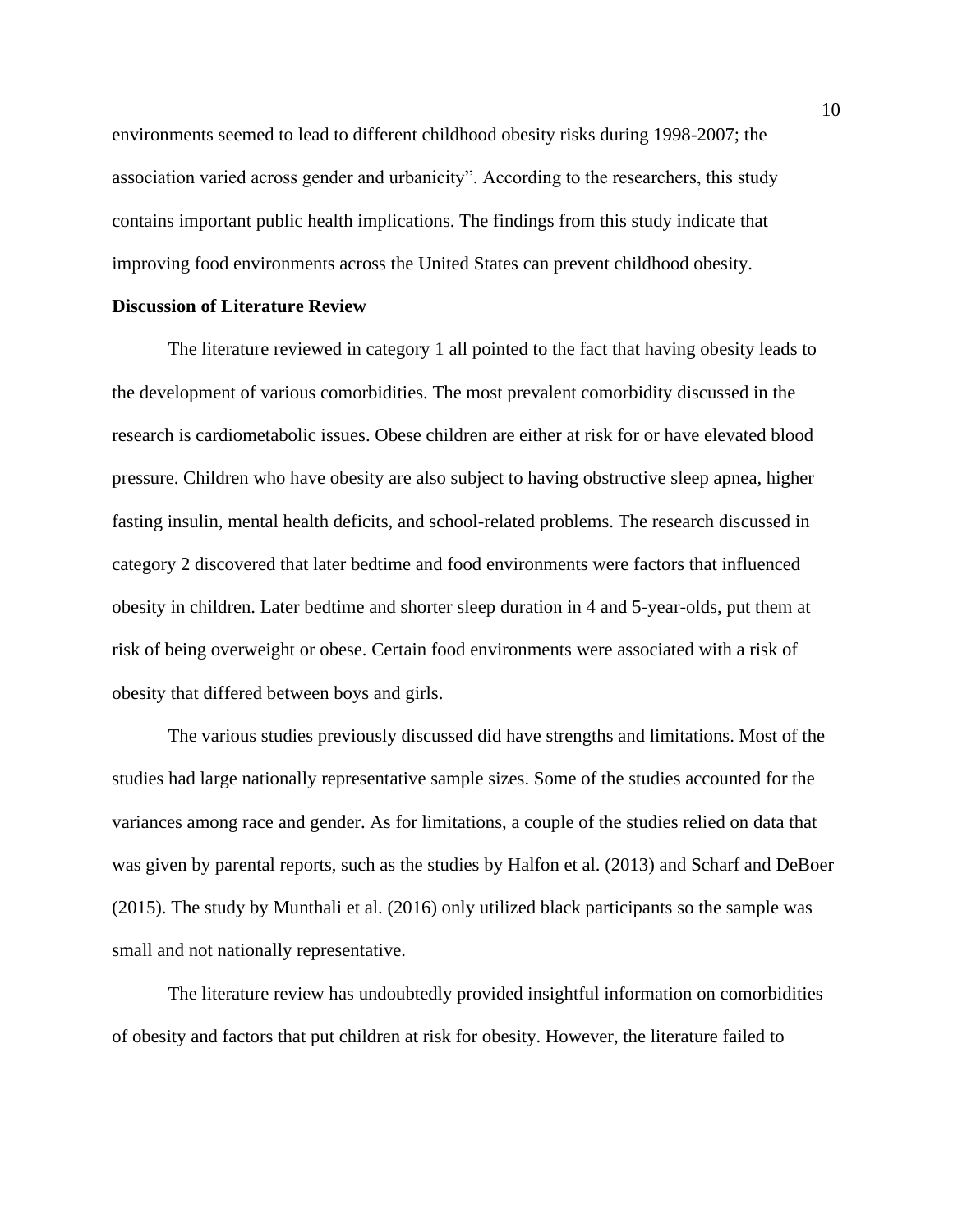mention whether health promotion in the school setting could help to prevent obesity or the exacerbation of this disease.

#### **Proposal For Further Research**

The literature that has been reviewed previously provided valuable insight on the various comorbidities of obesity and how food environments, as well as sleep, are direct factors that influence childhood obesity. Without proper interventions and treatment, obese children and adolescents may develop comorbid diseases, such as cardiopulmonary issues or obstructive sleep apnea, which can become lifelong chronic conditions. Despite these findings, the literature failed to identify whether or not direct interventions in the school setting have any effect on childhood and adolescent obesity and the formulation of comorbidities. The proposed study would aim to answer the following questions: How can education on food and nutrition in the school setting impact the obesity rate of children and adolescents in the United States? If both parents and children are educated on the importance of proper diet and nutrition, will the rate of obesity in children and adolescents in the United States decrease? The ultimate goal of the proposed research is to see if the implementation of an education program in an elementary school regarding the importance of proper nutrition will decrease the BMI of students. If the BMI of students decreases, the likelihood of them developing chronic comorbidities will also likely decrease.

#### **Theoretical Framework**

Nola Pender's Health Promotion Model is an applicable theoretical framework for the proposed research study. Pender defines health as not only the absence of disease and illness but as a positive dynamic state. Her nursing theory focuses on three main areas: individual characteristics and experiences, behavior-specific cognitions and affect, and behavioral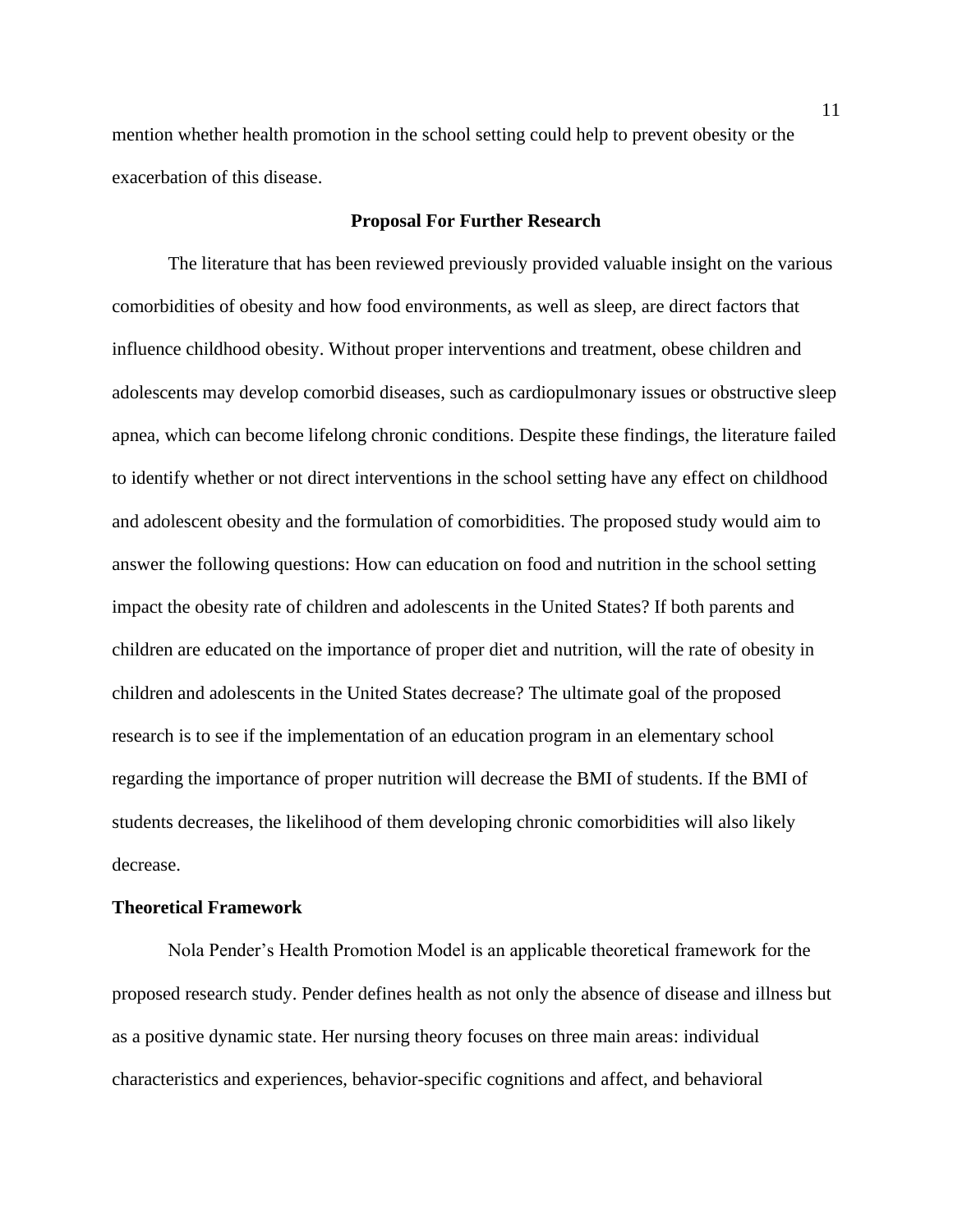outcomes. Along with a strong focus on those three main areas, the model also includes five key concepts which are the person, environment, illness, health, and nursing. Pender believed that the quality of life of patients could be improved by preventing illnesses or problems before their occurrence. The purpose of Pender's theory is to assist nurses in understanding what the major determinants of health are, and how to utilize those as a basis to promote healthy lifestyles. The end goal of Pender's model is for clients to display health-promoting behavior (Petiprin, 2019).

The proposed research study follows the theoretical framework of Pender's Health Promotion Model by aiming to prevent comorbidities and the exacerbation of childhood obesity. By implementing an education program, the goal is that children, with the assistance of their parents, will consequently adjust their lifestyles to be more healthy. With the newfound knowledge of healthy eating and lifestyle, children and parents can work together at promoting their health by preventing the exacerbation of obesity and related comorbidities and lowering their BMI. Over time, the children should experience better health and quality of life.

#### **Research Design**

The proposed study will be a quantitative, quasi-experimental, longitudinal study. 100 student participants will have their BMIs measured at the beginning of the school year and again at the end of the school year. These two BMI measurements will then be compared and analyzed to determine whether or not the implemented education intervention was successful in the reduction of BMI and obesity rate of school students.

#### **Sample**

For this proposed research, a convenience sample will be used. 100 students with ages ranging from 5 to 11 years with varying socioeconomic demographics will be recruited from an elementary school for this research. To recruit participants, researchers will contact Bahia Vista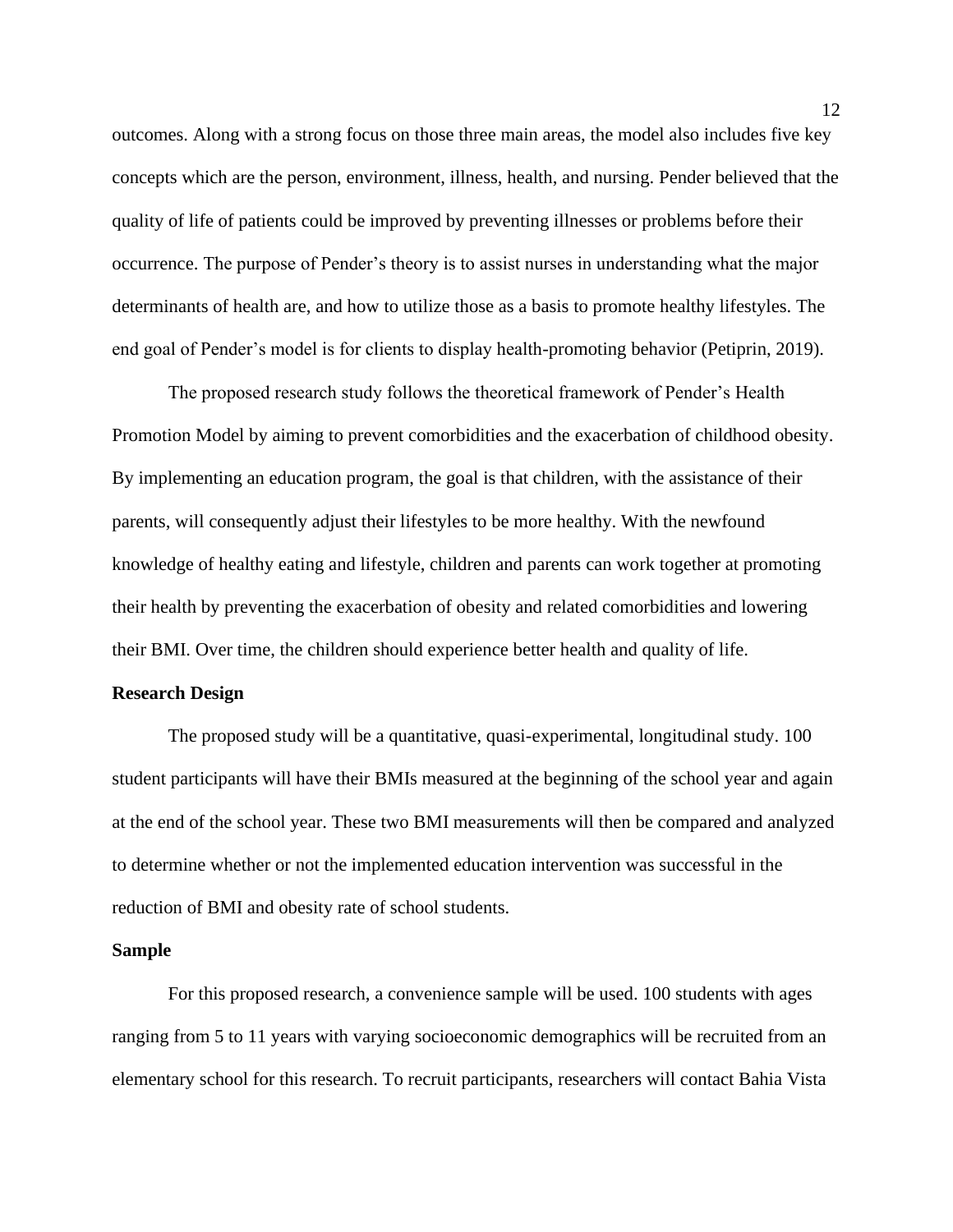Elementary School in Marin County of California in regards to having their students participate in this study. The purpose and methods of the research will be explained to the administration at Bahia Vista. Once the school agrees to allow student participation, the researchers will then contact the parents and students and receive informed consent and assent and begin the research.

#### **Ethical Considerations**

Prior to the conduction of research and retrieval of informed consent, the proposal will be presented to an Internal Review Board (IRB) for reviewal of ethical considerations and approval. For this specific study, the proposal will be presented to the Institutional Review Board for Protection of Human Participants (IRBPHP) at Dominican University of California. Once the proposal is approved by the IRBPHP, parents, and students will be contacted by the researchers to obtain informed consent and assent. Informed consent will be comprised of the purpose of the study, how the study will be conducted, what is required of the participants, how the data will be utilized, privacy and confidentiality, right to withdraw, recruitment criteria, chances of publication, and the benefits of the study.

In this research proposal, the sample consists of children who are considered to be a vulnerable population. Assent must be given by the students because they are minors, and the parents must offer consent before the study can begin. Parents and students will be assured by the researchers that their information and the collected data will remain confidential and they have a right to withdraw from the study at any time. The consent forms issued to parents will provide sufficient information regarding participation in the study in simple language. It will also assure parents that participation is voluntary. Once consent forms are retrieved from the parents of all participating students and signed by the researcher and a witness, the proposed research may begin.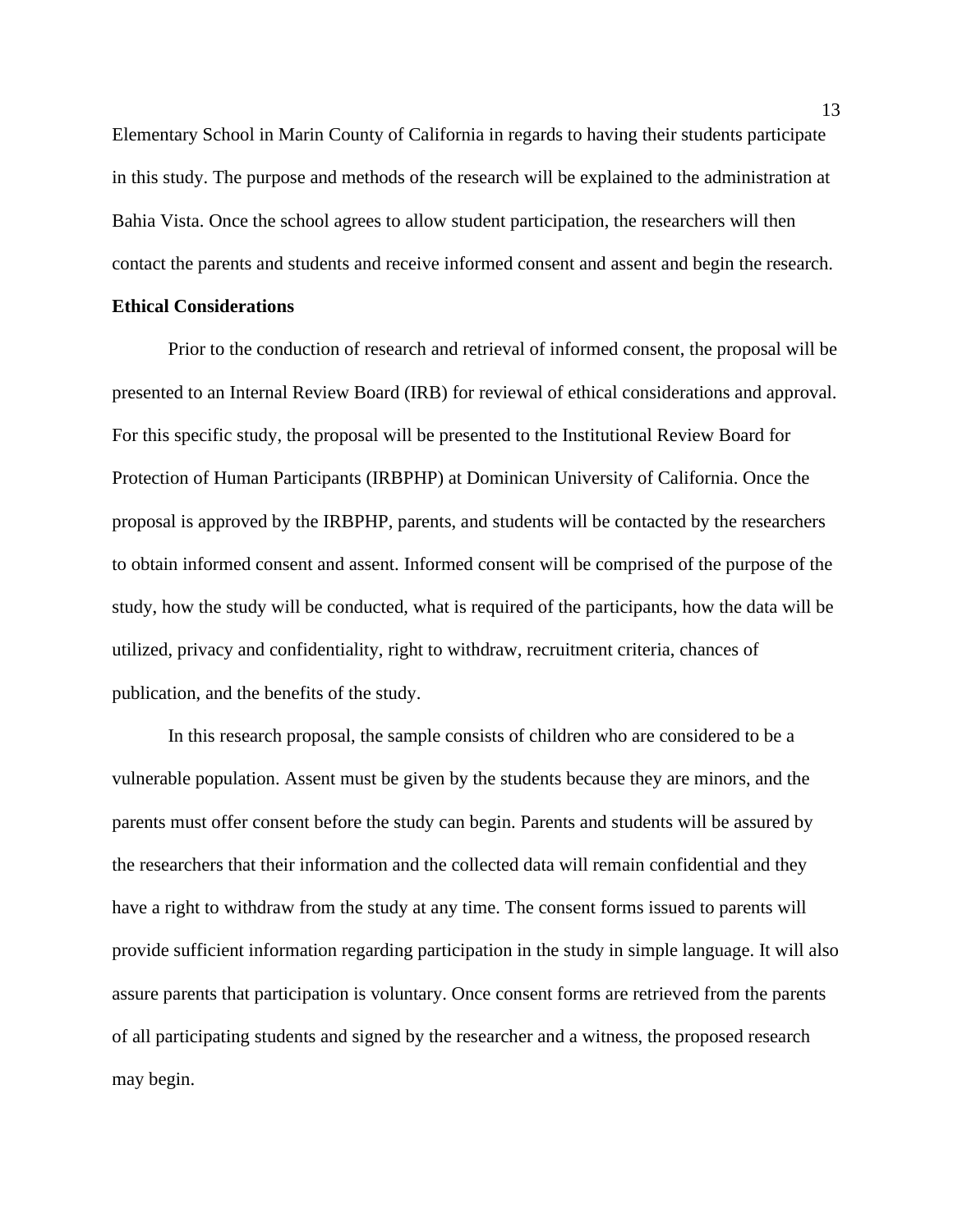## **Methodology**

The 100 selected participants will each have their BMIs measured and recorded at the beginning of the school year before the implementation of an intervention. The ethnicity and annual household income of each participant will also be recorded. After the initial data is collected, an education intervention will be implemented. The 100 participants and their parents will go through an education program regarding proper diet and nutrition and BMI measurements. The education program will be taught to the participants and their parents in a single 3-hour session by school nurses. The education program will take place at Bahia Vista Elementary school in the multi-purpose room after school hours. A presentation format will be utilized as the educational module. Participants will also be given a physical, printed copy of the presentation at the end of the program session to serve as a take-home reference for all the information that has been presented and taught.

The education program will teach the participants and their parents the correct food groups, proper portion sizes, which foods are healthy, and the importance of a healthy diet. Participants and their parents will also be taught the consequences of an unhealthy diet and how it can lead to obesity or exacerbation of obesity. The school nurses will also educate children and parents on the definition of a BMI measurement and how it correlates to obesity. Children and their parents will also be allowed to ask any questions related to a healthy diet and lifestyle, which will be answered by school nurses. At the end of the education program, children and their parents should understand how to make healthy food choices and why it is necessary to adhere to a healthy diet.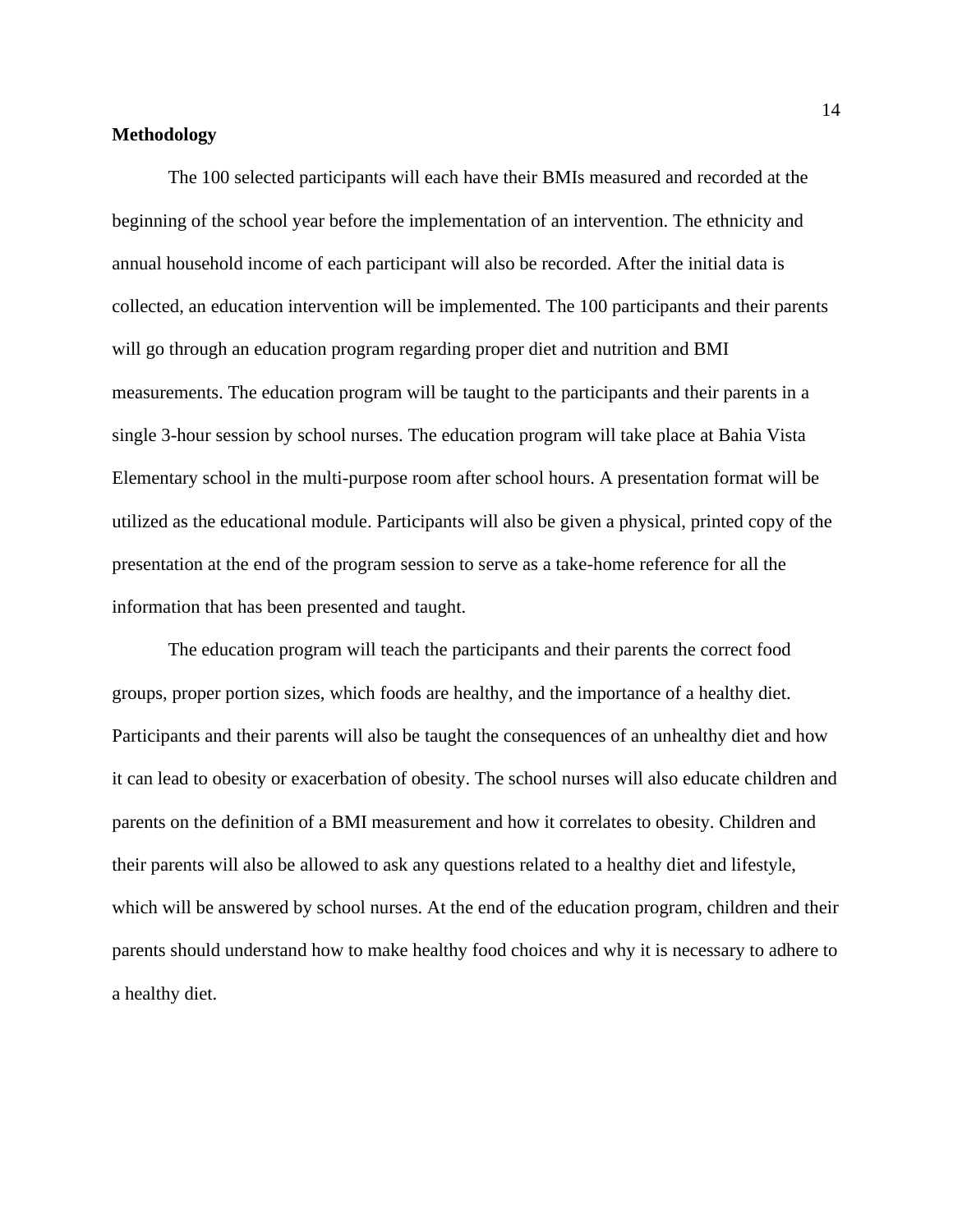The proposed study will be a longitudinal study. At the end of the school year, the selected participants will each have their BMIs measured and recorded again to see whether the education program was effective in reducing BMI in school aged-children.

#### **Data Analysis**

A T-Test will be utilized to compare the difference in BMI values pre- and posteducational intervention. Descriptive statistics including the mean, median, and percentages will be utilized to analyze the results. The initial BMI recordings will be analyzed to see how many of the participants are obese if any. The initial BMI recordings will be compared with the second BMI recordings to see if the percentage of obese participants has decreased. If the education program is successful, the results should display a percentage of decrease in the BMI values of the participants or a decrease in the percentage of obese participants.

Socioeconomic background is a factor that may skew the results of the study. Although the participants may acquire the knowledge on proper diet and nutrition, they may not have the ability to access proper food resources depending on their socioeconomic status. Without access to the proper foods, the participants that come from lower-income families may not be able to adhere to the education intervention provided by the study. Since the results may be affected by this factor, it is important to take into consideration the socioeconomic status of each participant when analyzing the data.

#### **Conclusion**

Children and adolescents with obesity are at high risk for comorbidities. These comorbidities include cardiometabolic issues, type 2 diabetes, obstructive sleep apnea, higher fasting insulin, mental health deficits, etc. While some of these comorbid diseases have been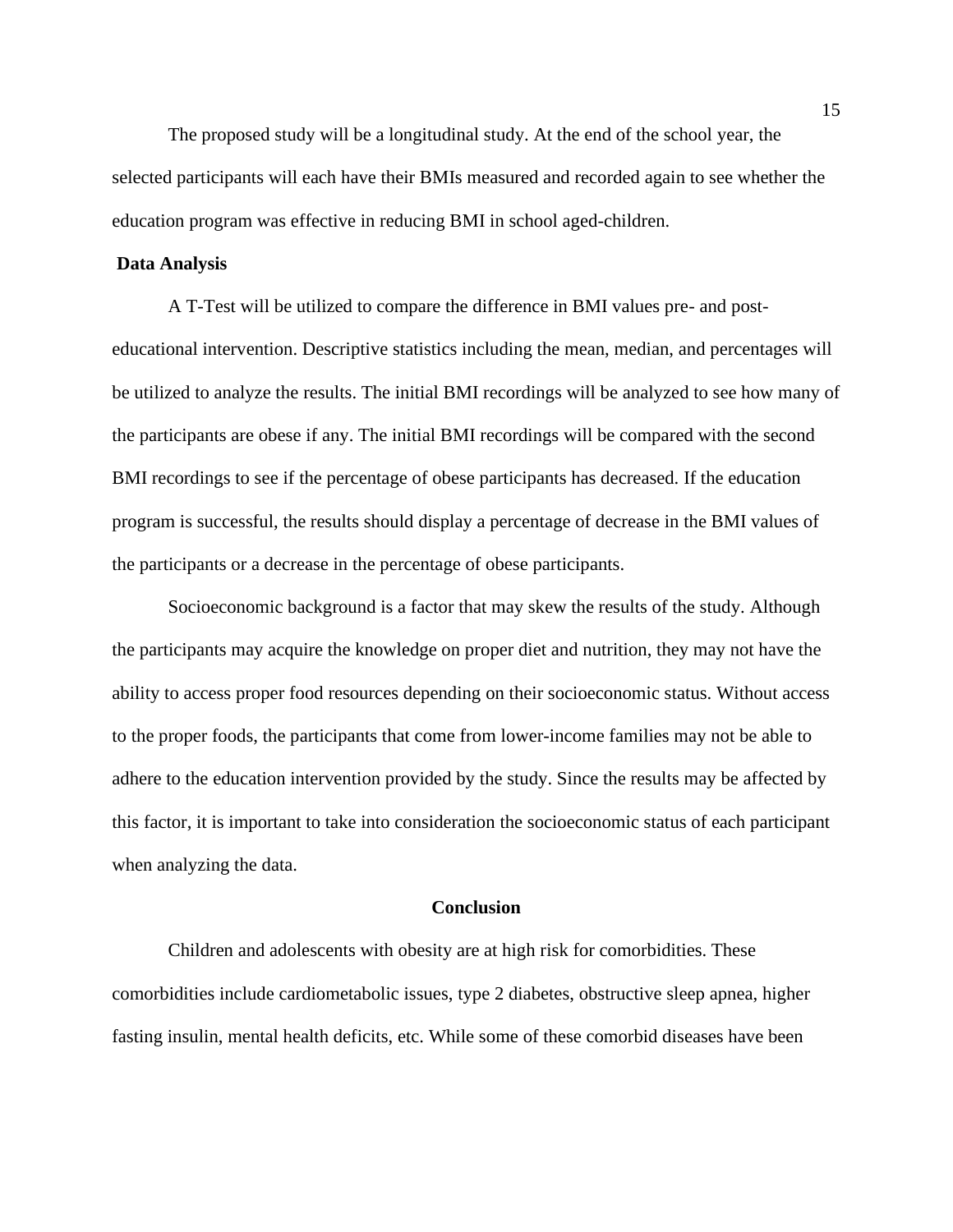identified, there are still more to be researched and possibly linked with obesity. Factors such as sleep and food environments play a role in obesity in the childhood and adolescent population.

With the percentage of childhood and adolescent obesity on the rise, proper education intervention methods need to be applied in clinical practice. Health promotion should be a prioritized method of reducing obesity. The number of obese children and adolescents will continue to rise in the United States if there is no baseline for education programs on proper nutrition and diet in the school setting. If proper nutrition is taught in schools using education programs, children and adolescents will be able to maintain healthy weight and BMIs and reduce the risk of developing comorbidities.

The proposed study, if successful, can be used as a guideline practice for school nurses in the United States. School nurses across the country can begin to incorporate education programs on proper nutrition at their local schools. This intervention can drastically change the quality of life of children and adolescents. With health promotion as the main intervention for pediatric obesity, we may finally begin to see a drastic reduction in the percentage of obese children and adolescents in the United States.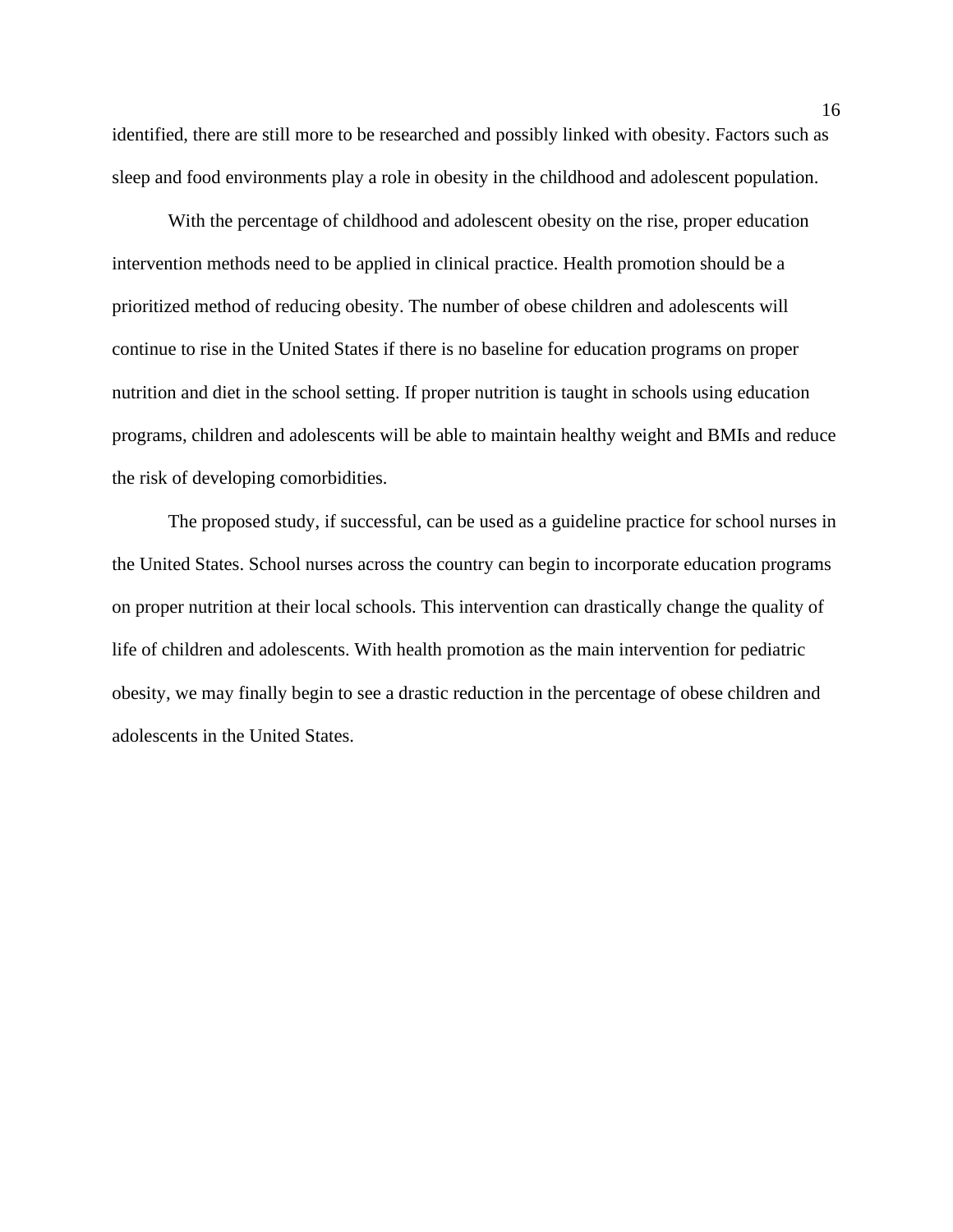#### **References**

- Centers for Disease Control and Prevention. (2021, August 30). *Childhood overweight & obesity*. Centers for Disease Control and Prevention. Retrieved February 13, 2022, from https://www.cdc.gov/obesity/childhood/index.html
- Centers for Disease Control and Prevention. (2021, September 21). *Obesity*. Centers for Disease Control and Prevention. Retrieved February 13, 2022, from https://www.cdc.gov/healthyschools/obesity/index.htm
- Halfon, N., Larson, K., & Slusser, W. (2013). Associations between obesity and comorbid mental
	- health, developmental, and physical health conditions in a nationally representative sample of US children aged 10 to 17. *Academic pediatrics*, *13*(1), 6–13. https://doi.org/10.1016/j.acap.2012.10.007
- Munthali, R. J., Kagura, J., Lombard, Z., & Norris, S. A. (2016). Childhood adiposity trajectories are associated with late adolescent blood pressure: birth to twenty cohort. *BMC public health*, *16*, 665. https://doi.org/10.1186/s12889-016-3337-x
- Norris, T., Cole, T. J., Bann, D., Hamer, M., Hardy, R., Li, L., Ong, K. K., Ploubidis, G. B., Viner, R., & Johnson, W. (2020). Duration of obesity exposure between ages 10 and 40 years and its relationship with cardiometabolic disease risk factors: A cohort study. *PLoS medicine*, *17*(12), e1003387. https://doi.org/10.1371/journal.pmed.1003387
- Petiprin, A. (2019, September 17). *Nola Pender*. Nursing Theory. Retrieved April 5, 2022, from https://nursing-theory.org/nursing-theorists/Nola-Pender.php

Petiprin, A. (2020, July 21). *Pender's Health Promotion Model*. Nursing Theory. Retrieved April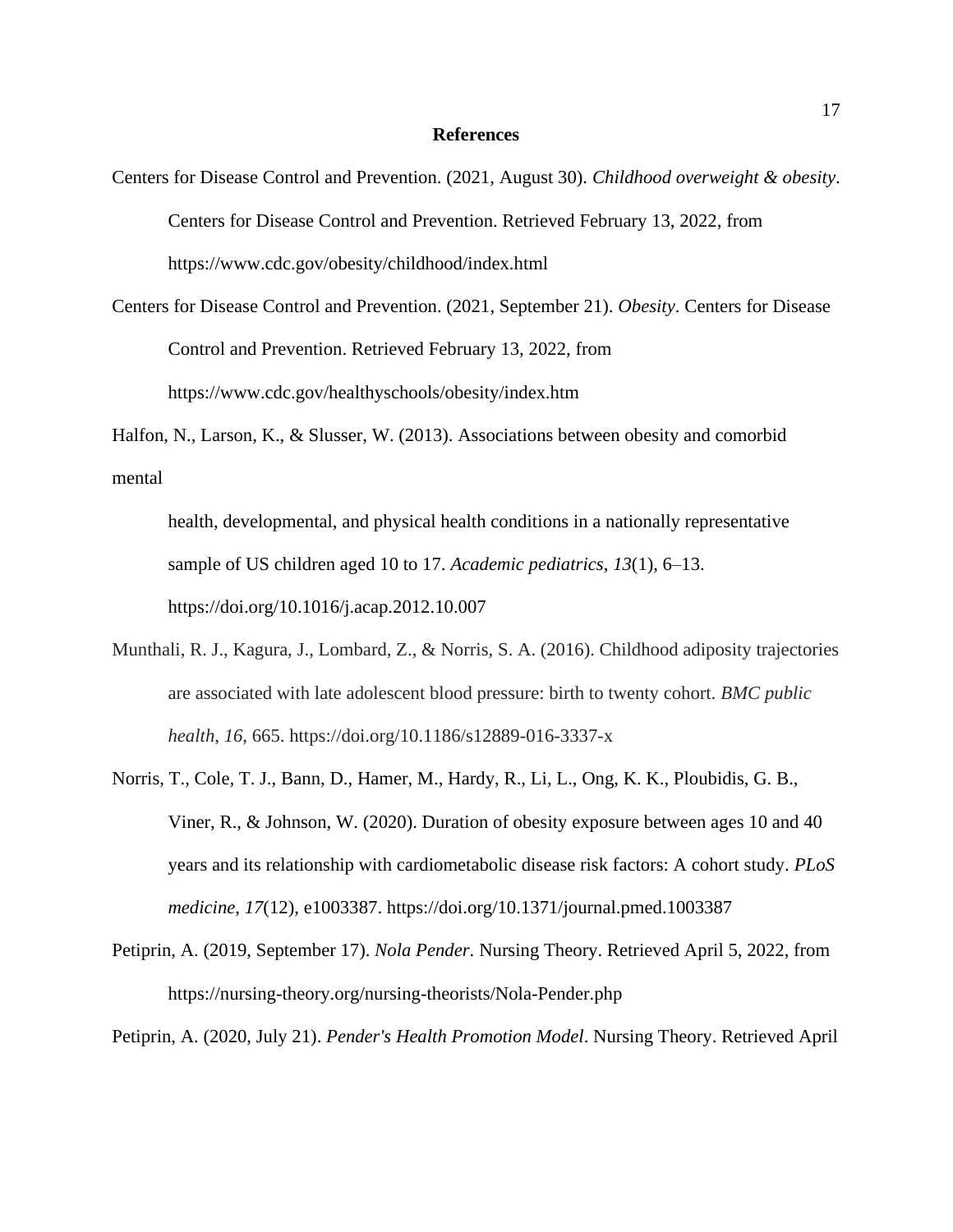5, 2022, from https://nursing-theory.org/theories-and-models/pender-health-promotionmodel.php

- Scharf, R. J., & DeBoer, M. D. (2015). Sleep timing and longitudinal weight gain in 4- and 5-year-old children. *Pediatric obesity*, *10*(2), 141–148. https://doi.org/10.1111/ijpo.229
- Wang, Y., Jia, P., Cheng, X., & Xue, H. (2019). Improvement in food environments may help prevent childhood obesity: Evidence from a 9-year cohort study. *Pediatric obesity*, *14*(10), e12536. https://doi.org/10.1111/ijpo.12536
- Watson, S. E., Li, Z., Tu, W., Jalou, H., Brubaker, J. L., Gupta, S., Huber, J. N., Carroll, A., & Hannon, T. S. (2014). Obstructive sleep apnoea in obese adolescents and cardiometabolic risk markers. *Pediatric obesity*, *9*(6), 471–477. https://doi.org/10.1111/j.2047- 6310.2013.00198.x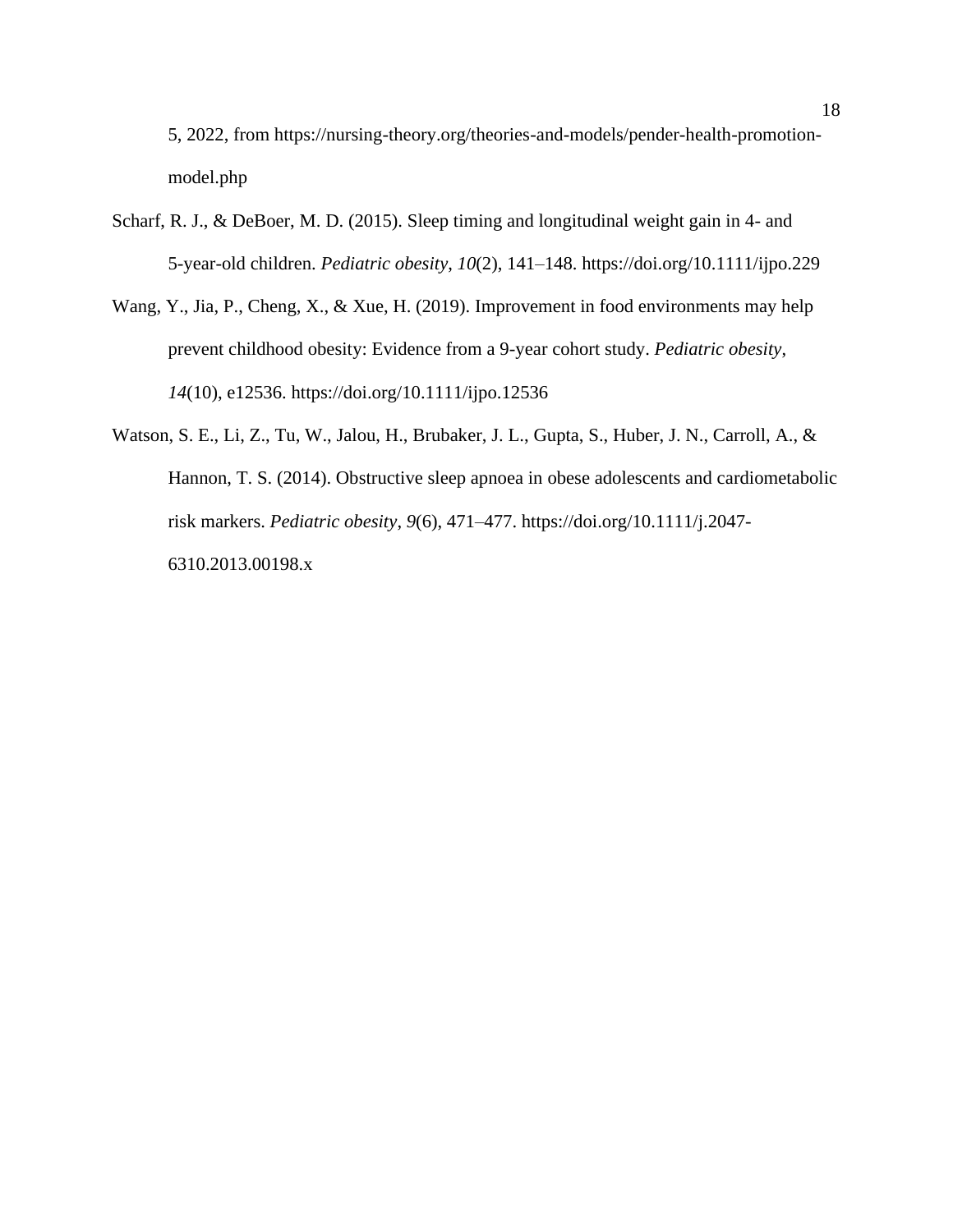## **Appendix**

## **Literature Review Table**

| Author(s)                                                                                                                                                                                                                                                                                                                                                                          | Purpose of Study                                                                         | Population of<br>Interest/Sample<br><b>Size</b> | <b>Study Design</b>              | <b>Study Methods</b>                                                                                                                                                                                                                                                                                                                                                                                             | <b>Major Findings</b>                                                                                                                                                                                                                                                                                                                                                                                     | Strengths                                                                                                                                                                                                                                                                                                                                                                              | Limitations                                                                                                                                                                                                                                                                                                                                                                                         |
|------------------------------------------------------------------------------------------------------------------------------------------------------------------------------------------------------------------------------------------------------------------------------------------------------------------------------------------------------------------------------------|------------------------------------------------------------------------------------------|-------------------------------------------------|----------------------------------|------------------------------------------------------------------------------------------------------------------------------------------------------------------------------------------------------------------------------------------------------------------------------------------------------------------------------------------------------------------------------------------------------------------|-----------------------------------------------------------------------------------------------------------------------------------------------------------------------------------------------------------------------------------------------------------------------------------------------------------------------------------------------------------------------------------------------------------|----------------------------------------------------------------------------------------------------------------------------------------------------------------------------------------------------------------------------------------------------------------------------------------------------------------------------------------------------------------------------------------|-----------------------------------------------------------------------------------------------------------------------------------------------------------------------------------------------------------------------------------------------------------------------------------------------------------------------------------------------------------------------------------------------------|
| Halfon, N.,<br>Larson, K., &<br>Slusser, W.<br>(2013).<br><b>Associations</b><br>between obesity<br>and comorbid<br>mental health,<br>developmental,<br>and physical<br>health conditions<br>in a nationally<br>representative<br>sample of US<br>children aged 10<br>to 17. Academic<br>pediatrics, $13(1)$ ,<br>$6 - 13$ .<br>https://doi.org/10<br>.1016/j.acap.201<br>2.10.007 | To examine the<br>relationships<br>between weight<br>status and health<br>of US Children | 43,297 US<br>children aged 10-<br>17 years old  | Quantitative,<br>Cross-sectional | Cross-sectional<br>analysis of data<br>was performed<br>on 43,297<br>children aged 10-<br>17 from the 2007<br><b>National Survey</b><br>of Children's<br>Health.<br>Logistic<br>regression<br>models were<br>utilized to assess<br>the associations<br>between weight<br>status and 21<br>indicators of<br>general health,<br>psychosocial<br>functioning, and<br>specific health<br>disorders,<br>adjusting for | Compared with<br>children<br>classified as not<br>overweight,<br>obese children<br>were more likely<br>to have reported<br>good/fair/poor<br>health, activity<br>restrictions,<br>internalizing<br>problems,<br>externalizing<br>problems, grade<br>repetition, school<br>problems, and<br>missed school<br>days.<br>Attention<br>deficit/hyperacti<br>vity disorder,<br>conduct disorder,<br>depression, | Relationships<br>between weight<br>status and a<br>broad set of<br>mental health,<br>developmental,<br>and physical<br>health<br>comorbidities<br>were examined<br>while controlling<br>for other<br>measures of<br>social and<br>economic status.<br>The study had a<br>nationally<br>representative<br>sample which<br>allowed for the<br>first<br>comprehensive<br>national profile | The cross-<br>sectional nature<br>of the data and<br>the reliance on<br>parental reports<br>of child height,<br>weight, and<br>comorbid<br>conditions.<br>The cross-<br>sectional nature<br>of the data limits<br>the researcher's<br>ability to<br>determine<br>whether obesity<br>is causing the<br>comorbid<br>condition (ie, a<br>complication),<br>and whether the<br>comorbid<br>condition is |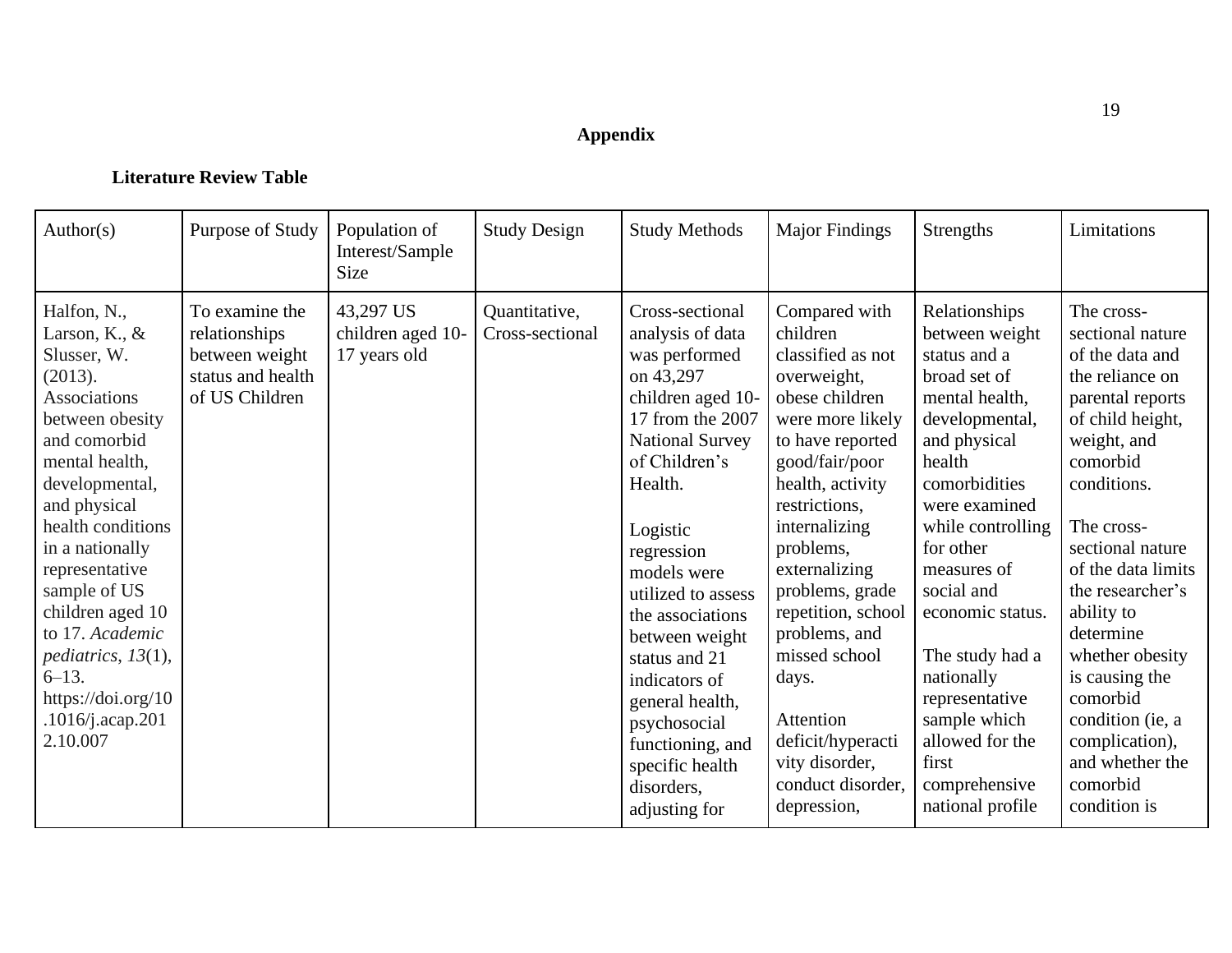|                                                                                                                                                                                                                                                                                                                 |                                                                                                                                                                            |                                                   |                         |                                                                                                                                                                                                                                                                                         |                                                                                                                                                                                                                                                                                                   |                                                                                                                                                                                                                                                                                                                      | 20                                                                                                                                                                                                                                                                                                 |
|-----------------------------------------------------------------------------------------------------------------------------------------------------------------------------------------------------------------------------------------------------------------------------------------------------------------|----------------------------------------------------------------------------------------------------------------------------------------------------------------------------|---------------------------------------------------|-------------------------|-----------------------------------------------------------------------------------------------------------------------------------------------------------------------------------------------------------------------------------------------------------------------------------------|---------------------------------------------------------------------------------------------------------------------------------------------------------------------------------------------------------------------------------------------------------------------------------------------------|----------------------------------------------------------------------------------------------------------------------------------------------------------------------------------------------------------------------------------------------------------------------------------------------------------------------|----------------------------------------------------------------------------------------------------------------------------------------------------------------------------------------------------------------------------------------------------------------------------------------------------|
|                                                                                                                                                                                                                                                                                                                 |                                                                                                                                                                            |                                                   |                         | sociodemographi<br>c factors.                                                                                                                                                                                                                                                           | learning<br>disability,<br>developmental<br>delay, bone/joint/<br>muscle<br>problems,<br>asthma, allergies,<br>headaches, and<br>ear infections<br>were all more<br>common in<br>obese children.                                                                                                  | examining<br>associations<br>between weight<br>status and a<br>broad set of<br>comorbid<br>conditions for<br>US children.                                                                                                                                                                                            | responsible for<br>obesity, or if<br>both are related<br>to some<br>unmeasured third<br>factor.                                                                                                                                                                                                    |
| Munthali, R. J.,<br>Kagura, J.,<br>Lombard, Z., &<br>Norris, S. A.<br>(2016).<br>Childhood<br>adiposity<br>trajectories are<br>associated with<br>late adolescent<br>blood pressure:<br>birth to twenty<br>cohort. BMC<br>public health, 16,<br>665.<br>https://doi.org/10<br>.1186/s12889-<br>$016 - 3337 - x$ | To explore<br>distinct sex-<br>specific<br>adiposity<br>trajectories from<br>childhood to late<br>adolescence and<br>examined their<br>association with<br>blood pressure. | 1824 black<br>participants aged<br>5-18 years old | Quantitative,<br>Cohort | Weight and<br>height at 5 years<br>and $7-18$ years<br>old were used to<br>calculate BMI<br>(weight)<br>(kg)/height<br>$(m2)$ , used as a<br>marker for<br>adiposity at<br>corresponding<br>years.<br>Participants'<br>seated blood<br>pressure was<br>measured 3 times<br>with a 2 min | The early onset<br>obesity or<br>overweight<br>trajectories are<br>associated with<br>elevated blood<br>pressure in late<br>adolescence.<br>Patterns of<br>adiposity could<br>be a preferred<br>predictor of<br>future SBP,<br>DBP, MAP, and<br>elevated BP in<br>late adolescents<br>compared to | The longitudinal<br>study in black<br>South African<br>children is a<br>representative<br>sample of South<br>African children<br>hence more<br>relevant in<br>understanding<br>the different<br><b>BMI</b> trajectories<br>in black South<br>African children.<br>The analysis was<br>stratified<br>according to sex | Due to the<br>limited sample<br>size we might<br>not be able to<br>capture all<br>trajectories; this<br>also influenced<br>the observation<br>that the high-risk<br>trajectory in boys<br>comprised of<br>very few<br>individuals that<br>might influence<br>association<br>analysis.<br>Adiposity |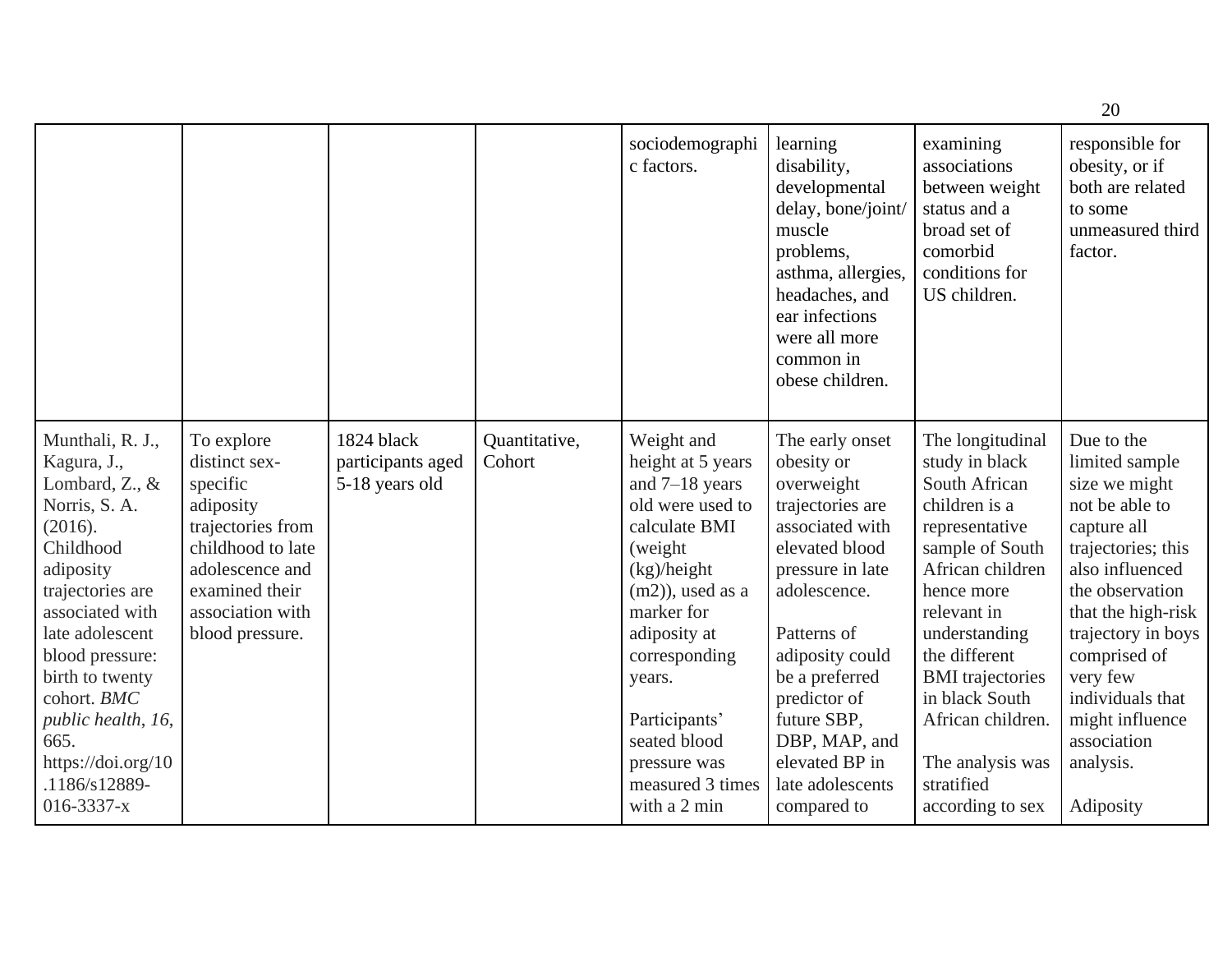|                                       |                             |                              |                                |                                                                                                                                                                                                                                                                                                                                                                                                                                                               |                                                                                                                                                                                                                                                                                                                                                                                        |                                                                                                                                                                                                                              | 21                                                                                                                                                                                                        |
|---------------------------------------|-----------------------------|------------------------------|--------------------------------|---------------------------------------------------------------------------------------------------------------------------------------------------------------------------------------------------------------------------------------------------------------------------------------------------------------------------------------------------------------------------------------------------------------------------------------------------------------|----------------------------------------------------------------------------------------------------------------------------------------------------------------------------------------------------------------------------------------------------------------------------------------------------------------------------------------------------------------------------------------|------------------------------------------------------------------------------------------------------------------------------------------------------------------------------------------------------------------------------|-----------------------------------------------------------------------------------------------------------------------------------------------------------------------------------------------------------|
|                                       |                             |                              |                                | interval between<br>each<br>measurement.<br>Blood pressure<br>measurements<br>were taken after<br>5 min of seated<br>rest. The mean<br>average for the<br>second and third<br>right arm<br>readings was<br>recorded for the<br>current analysis.<br>The mean<br>arterial pressure<br>(MAP) was<br>calculated from<br>systolic blood<br>pressure (SBP)<br>and diastolic<br>blood pressure<br>(DBP) using the<br>formula;<br>$MAP = (SBP +$<br>$(2 * DBP))/3$ . | cross-sectional<br><b>BMI</b> measures.<br>Our results<br>confirm that<br>there is<br>heterogeneity in<br><b>BMI</b> trajectories<br>in the study<br>sample and that<br>trajectories vary<br>between boys<br>and girls.<br>Being in an early<br>onset obese or<br>overweight<br>trajectory was<br>associated with<br>an increased risk<br>of elevated BP in<br>both girls and<br>boys. | and performed in<br>a South African<br>black population,<br>which gives us<br>an in-depth<br>understanding of<br>the difference in<br><b>BMI</b><br>developmental<br>patterns in black<br>boys and girls in<br>South Africa. | trajectories<br>explain only 5 %<br>variation in late<br>adolescent blood<br>pressure and we<br>do not know yet<br>what the other<br>factors are,<br>which would<br>explain the<br>remaining<br>variance. |
| Norris, T., Cole,<br>T. J., Bann, D., | To determine<br>whether the | Men and women<br>aged 10-40. | Quantitative;<br>Correlational | The study<br>harmonized body                                                                                                                                                                                                                                                                                                                                                                                                                                  | A greater obesity<br>duration was                                                                                                                                                                                                                                                                                                                                                      | The derivation,<br>using over                                                                                                                                                                                                | The definition of<br>obesity was                                                                                                                                                                          |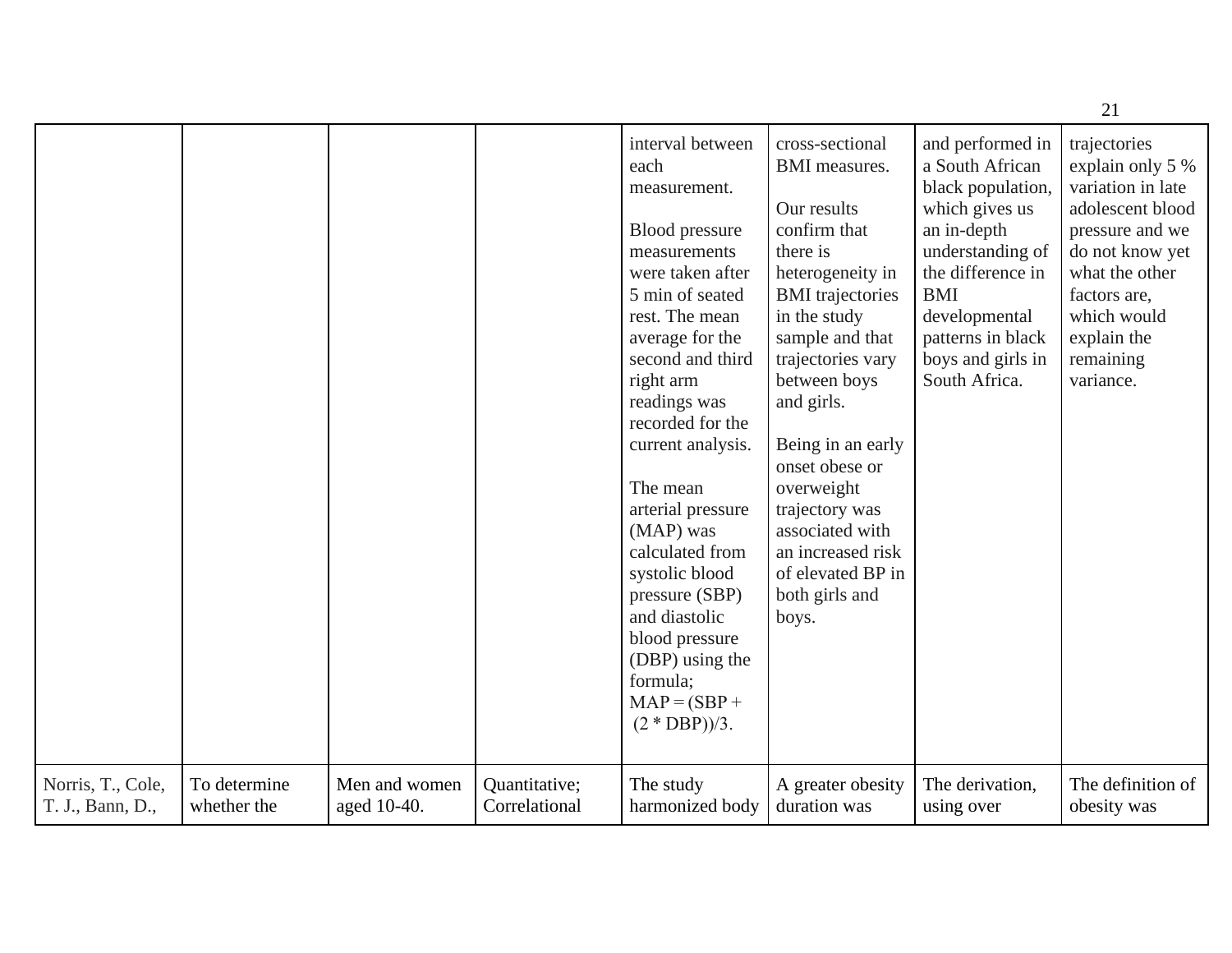|                                                                                                                                                                                                                                                                                                                                                                                                |                                                                                       |                         |                                                                                                                                                                                                                                                                                                                                                                                                                                                                                                     |                                                                                                                                                                                                                                                                                                                                                                                                                                                                                                                                     |                                                                                                                                                                                                                                                                                                                                                                                                                                                                                                        | 22                                                                                                                                                                                                                                                                                                                                                                                                                                                                                                                            |
|------------------------------------------------------------------------------------------------------------------------------------------------------------------------------------------------------------------------------------------------------------------------------------------------------------------------------------------------------------------------------------------------|---------------------------------------------------------------------------------------|-------------------------|-----------------------------------------------------------------------------------------------------------------------------------------------------------------------------------------------------------------------------------------------------------------------------------------------------------------------------------------------------------------------------------------------------------------------------------------------------------------------------------------------------|-------------------------------------------------------------------------------------------------------------------------------------------------------------------------------------------------------------------------------------------------------------------------------------------------------------------------------------------------------------------------------------------------------------------------------------------------------------------------------------------------------------------------------------|--------------------------------------------------------------------------------------------------------------------------------------------------------------------------------------------------------------------------------------------------------------------------------------------------------------------------------------------------------------------------------------------------------------------------------------------------------------------------------------------------------|-------------------------------------------------------------------------------------------------------------------------------------------------------------------------------------------------------------------------------------------------------------------------------------------------------------------------------------------------------------------------------------------------------------------------------------------------------------------------------------------------------------------------------|
| Hamer, M.,<br>Hardy, R., Li, L.,<br>Ong, K. K.,<br>Ploubidis, G. B.,<br>Viner, R., $\&$<br>Johnson, W.<br>$(2020)$ . Duration<br>of obesity<br>exposure<br>between ages 10<br>and 40 years and<br>its relationship<br>with<br>cardiometabolic<br>disease risk<br>factors: A cohort<br>study. PLoS<br>medicine,<br>17(12),<br>e1003387.<br>https://doi.org/10<br>.1371/journal.pm<br>ed.1003387 | duration of<br>obesity is related<br>to heterogeneity<br>in cardio<br>metabolic risk. | 20,746<br>participants. | mass index<br>(BMI) and cardio<br>metabolic<br>disease risk<br>factor data from<br>20,746<br>participants<br>enrolled in 3<br><b>British birth</b><br>cohort studies.<br>Obesity duration<br>was examined in<br>relation to a<br>number of<br>cardiometabolic<br>disease risk<br>factors collected<br>in mid-<br>adulthood:<br>systolic (SBP)<br>and diastolic<br>blood pressure<br>(DBP), high-<br>density-<br>lipoprotein<br>cholesterol<br>(HDL-C), and<br>glycated<br>hemoglobin<br>$(HbA1c)$ . | associated with<br>worse values for<br>all<br>cardiometabolic<br>disease risk<br>factors.<br>The strongest<br>association with<br>obesity duration<br>was for HbA1c:<br>HbA1c levels in<br>those with<br>obesity for $<$ 5<br>years were<br>relatively higher<br>by 5% compared<br>with never<br>obese, increasing<br>to 20% higher in<br>those with<br>obesity for 20 to<br>30 years.<br>For obesity<br>duration, a<br>similar pattern<br>was observed to<br>that seen for SBP<br>and DBP, i.e., a<br>gradually<br>increasing risk | 130,000 serial<br><b>BMI</b><br>observations<br>across the life<br>course, of<br>individualized<br>obesity<br>parameters,<br>which enabled<br>the researchers to<br>distinguish<br>between obesity<br>severity and<br>duration.<br>The pooling of<br>data from 3<br>nationally<br>representative<br>cohorts means<br>the observed<br>associations are<br>based on a far<br>larger sample<br>than most<br>previous studies<br>and are likely to<br>be generalizable<br>to the underlying<br>population. | based on BMI,<br>which despite<br>exhibiting a<br>strong positive<br>correlation with<br>direct estimates<br>of fat mass [59],<br>is only an<br>indicator of total<br>body adiposity.<br>Measurement<br>protocols for<br>weight and<br>height were not<br>consistent within<br>and between<br>studies, which<br>may have<br>introduced bias if<br>self-reported<br>measurements<br>were<br>systemically<br>under or<br>overreported.<br>The biomedical<br>sweep in the<br>NSHD cohort<br>was conducted 9<br>and 7 years later |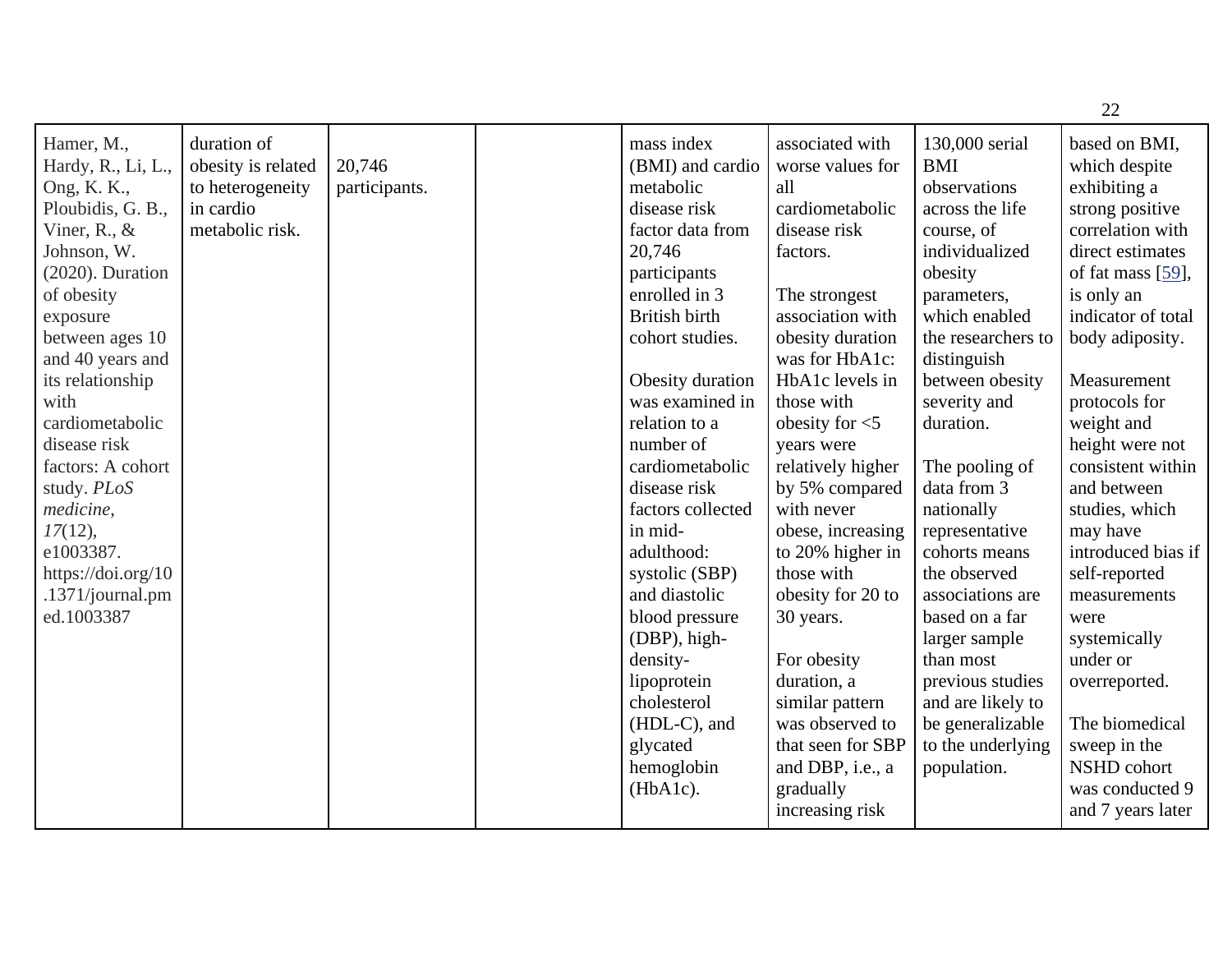|                                                                                                                                                                                                                                         |                                                                                                                                                                           |                        |                                |                                                                                                                                                                                                   |                                                                                                                                                                                                                                                                                                                                                                            |                                                                                                                                                                                                     | 23                                                                                                                                                                                                                                                                                                                                                               |
|-----------------------------------------------------------------------------------------------------------------------------------------------------------------------------------------------------------------------------------------|---------------------------------------------------------------------------------------------------------------------------------------------------------------------------|------------------------|--------------------------------|---------------------------------------------------------------------------------------------------------------------------------------------------------------------------------------------------|----------------------------------------------------------------------------------------------------------------------------------------------------------------------------------------------------------------------------------------------------------------------------------------------------------------------------------------------------------------------------|-----------------------------------------------------------------------------------------------------------------------------------------------------------------------------------------------------|------------------------------------------------------------------------------------------------------------------------------------------------------------------------------------------------------------------------------------------------------------------------------------------------------------------------------------------------------------------|
|                                                                                                                                                                                                                                         |                                                                                                                                                                           |                        |                                |                                                                                                                                                                                                   | for hypertension<br>with increasing<br>time spent obese.                                                                                                                                                                                                                                                                                                                   |                                                                                                                                                                                                     | than the NCDS<br>and BCS<br>cohorts,<br>respectively,<br>which may<br>impair cross-<br>cohort<br>comparability.                                                                                                                                                                                                                                                  |
| Scharf, R. J., &<br>DeBoer, M.D.<br>$(2015)$ . Sleep<br>timing and<br>longitudinal<br>weight gain in 4-<br>and 5-year-old<br>children.<br>Pediatric<br>$obesity$ , $10(2)$ ,<br>$141 - 148.$<br>https://doi.org/10<br>$.1111$ /ijpo.229 | To evaluate<br>associations<br>between sleep<br>timing (including<br>bedtime and<br>wake time) and<br>its association<br>with weight gain<br>in 4-5 year-old<br>children. | 10,700<br>participants | Quantitative,<br>Correlational | The researchers<br>obtained<br>approximately<br>10,700 parent<br>interviews.<br>The primary<br>caregiver<br>completed a<br>computer-<br>assisted<br>interview at<br>home by trained<br>assessors. | Odds of obesity<br>were higher at 4<br>years for<br>children sleeping<br>$<$ 9.44 hours<br>nightly and at 5<br>years for<br>children going to<br>bed at 9:00 pm<br>or later or<br>waking before<br>6:30.<br>Assessed<br>longitudinally,<br>both short sleep<br>duration and<br>later bedtime at 4<br>years were<br>associated with<br>an increase in<br><b>BMI-z-score</b> | Use of nationally<br>representative<br>data.<br>Adjustment for<br>multiple<br>potential<br>confounders and<br>assessment of<br>longitudinal data<br>to clarify these<br>relationships<br>over time. | Parental report of<br>the time of sleep<br>was used instead<br>of measured<br>sleep time,<br>though prior<br>studies have<br>shown parental<br>reports to be<br>within 20<br>minutes of actual<br>sleep time.<br>Napping was not<br>recorded and<br>may play a role<br>in catching up on<br>total sleep debt.<br>This was an<br>observational<br>study that thus |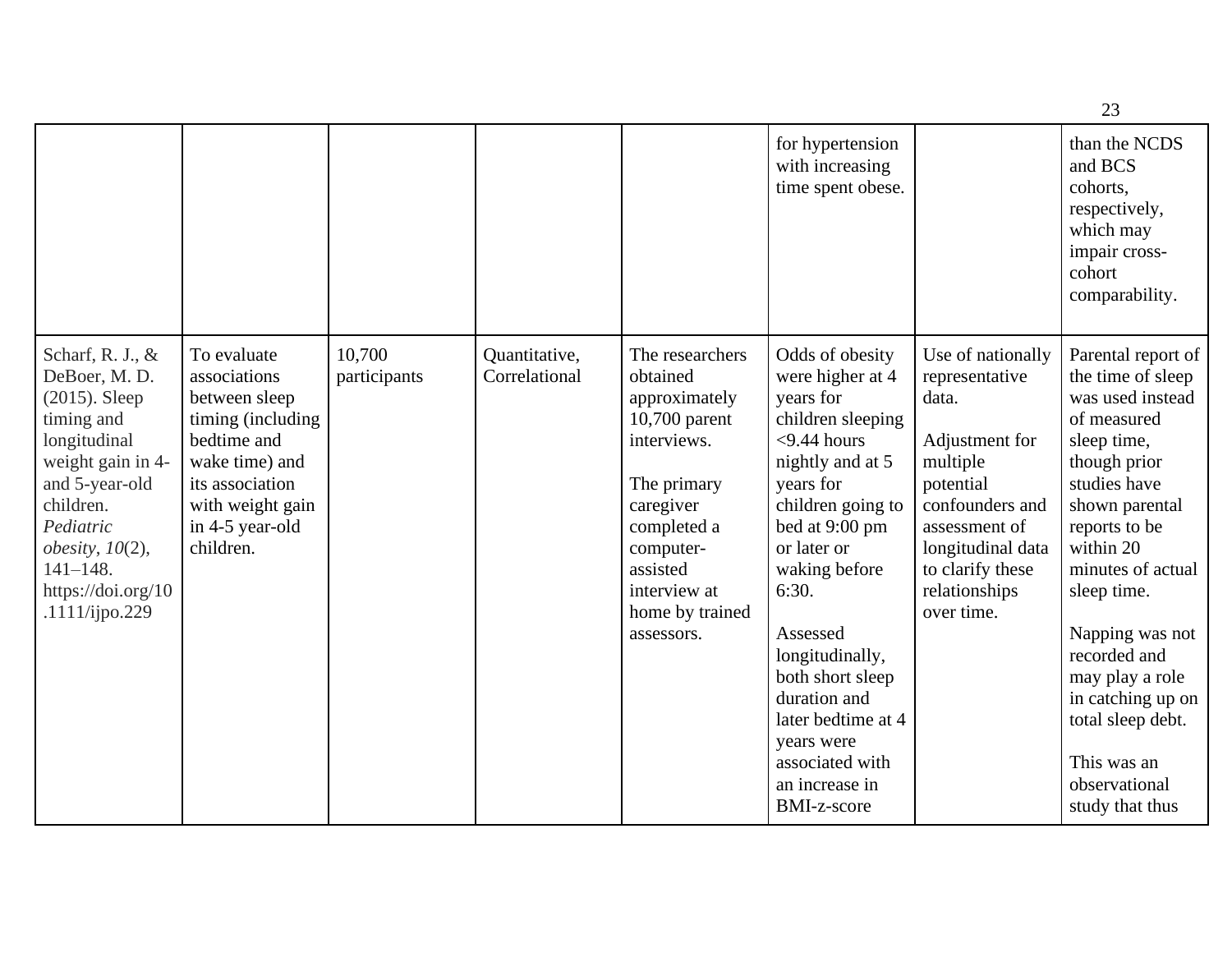|                                                                                                                                                                                                                                               |                                                                                                                                                             |                                                                                                                                                                                                                                                                                            |              |                                                                                                                                                                                                                                                                                                                | between 4-5<br>years.<br>Children with<br>shorter nighttime<br>sleep duration<br>and later<br>bedtimes were<br>more likely to be<br>obese and to gain<br>weight over<br>time.                                                                                           |                                                                                                                                                                                                                                                   | lacks the ability<br>to conclude any<br>true causality.                                                                                                                                                                                                                              |
|-----------------------------------------------------------------------------------------------------------------------------------------------------------------------------------------------------------------------------------------------|-------------------------------------------------------------------------------------------------------------------------------------------------------------|--------------------------------------------------------------------------------------------------------------------------------------------------------------------------------------------------------------------------------------------------------------------------------------------|--------------|----------------------------------------------------------------------------------------------------------------------------------------------------------------------------------------------------------------------------------------------------------------------------------------------------------------|-------------------------------------------------------------------------------------------------------------------------------------------------------------------------------------------------------------------------------------------------------------------------|---------------------------------------------------------------------------------------------------------------------------------------------------------------------------------------------------------------------------------------------------|--------------------------------------------------------------------------------------------------------------------------------------------------------------------------------------------------------------------------------------------------------------------------------------|
| Wang, Y., Jia,<br>P., Cheng, $X_{\cdot}$ , &<br>Xue, H. (2019).<br>Improvement in<br>food<br>environments<br>may help prevent<br>childhood<br>obesity:<br>Evidence from a<br>9-year cohort<br>study. Pediatric<br>obesity,<br>14(10), e12536. | To examine the<br>association of<br>residential FEs<br>with childhood<br>obesity and<br>variation of the<br>association<br>across gender<br>and urbanicity. | Children who<br>lived in the<br>contiguous<br><b>United States</b><br>and had<br>complete basic<br>sociodemographi<br>c information,<br>residential<br>location (ZIP<br>code), and a<br>measured BMI in<br>1998 and 2007.<br>The final<br>analytical<br>samples included<br>6100 children. | Quantitative | The researchers<br>used the US<br>Early Childhood<br>Longitudinal<br>Study-<br>Kindergarten<br>Cohort data, with<br>9440<br>kindergarteners<br>followed up from<br>1998 to 2007.<br>The Dun and<br><b>Bradstreet</b><br>commercial<br>datasets in 1998<br>and 2007 were<br>used to construct<br>12 FE measures | Decreased<br>exposures to full-<br>service<br>restaurants, retail<br>bakeries,<br>fruit/vegetable<br>markets, and<br>beverage stores<br>were generally<br>obesogenic,<br>while decreased<br>exposure to<br>dairy-product<br>stores was<br>generally<br>obesoprotective. | Large-scale<br>longitudinal<br>study using<br>nationally<br>representative<br>data.<br>The study<br>allowed for<br>covariates which<br>include age,<br>gender,<br>race/ethnicity,<br>parental<br>education, and<br>socioeconomic<br>status (SES). | The<br>classification of<br>food venues<br>needs to be<br>improved.<br>Due to the<br>limited number<br>of children<br>relative to a wide<br>range of food<br>outlets of<br>interest, we did<br>not differentiate<br>many detailed<br>categories of<br>food outlets<br>represented by |

24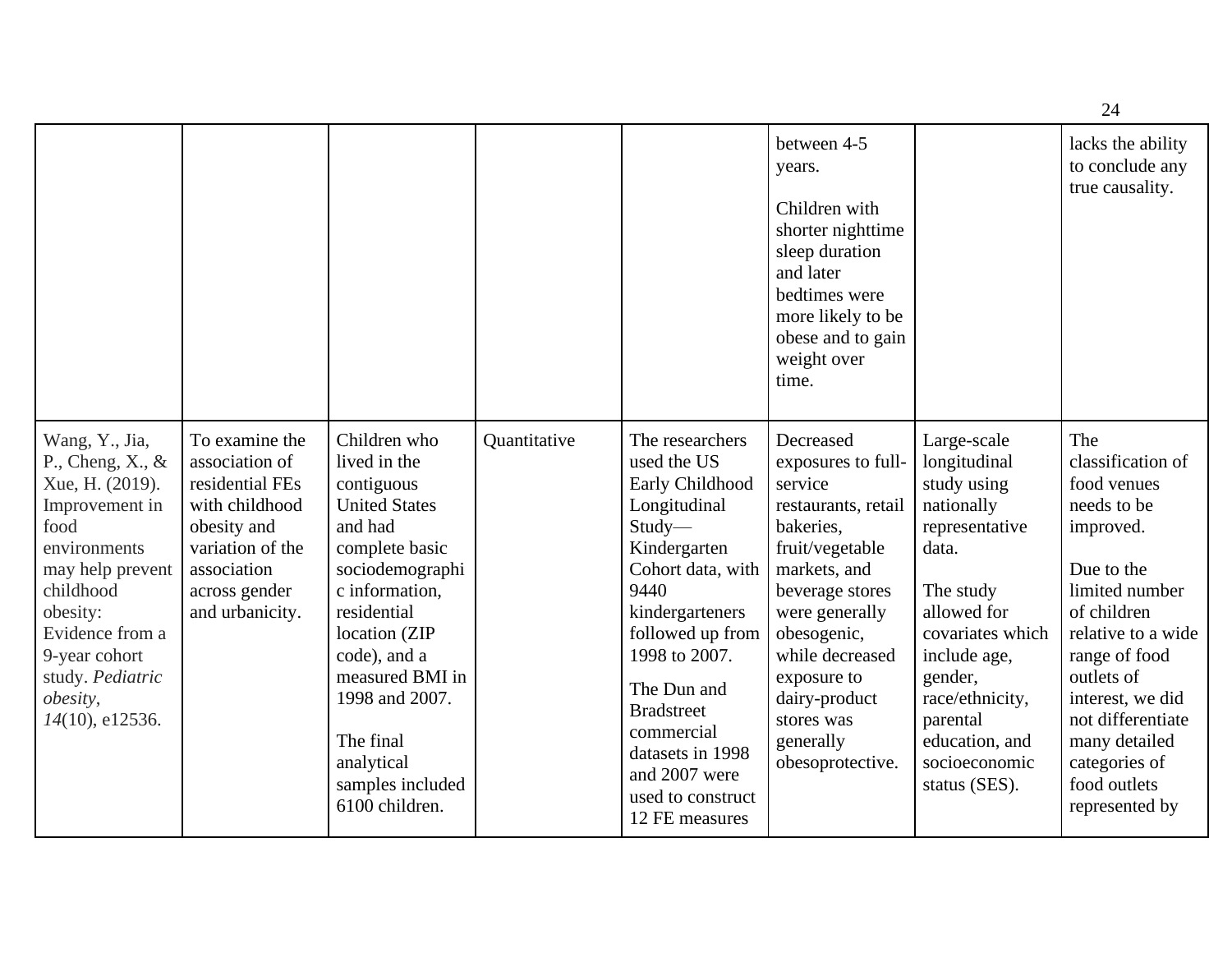|  |                                                                                                                                                                                                                                                                                                                                                                                                                                                                                                               | 25                                                                                                                                                                                                                                                                                                                                         |
|--|---------------------------------------------------------------------------------------------------------------------------------------------------------------------------------------------------------------------------------------------------------------------------------------------------------------------------------------------------------------------------------------------------------------------------------------------------------------------------------------------------------------|--------------------------------------------------------------------------------------------------------------------------------------------------------------------------------------------------------------------------------------------------------------------------------------------------------------------------------------------|
|  | of children, ie,<br>changes in the<br>food outlet mix<br>and density of<br>supermarkets,<br>convenience<br>stores, full-<br>service<br>restaurants, fast-<br>food restaurants,<br>retail bakery,<br>dairy-product<br>stores,<br>health/dietetic<br>food stores,<br>confectionery<br>stores,<br>fruit/vegetable<br>markets,<br>meat/fish<br>markets, and<br>beverage stores.<br>Two-level<br>mixed-effect and<br>cluster robust<br>logistic<br>regression<br>models were<br>fitted to examine<br>associations. | six-digit or eight-<br>digit SIC codes.<br>Food offerings in<br>the same type of<br>food outlets may<br>greatly vary by<br>region, except<br>for the case of<br>national chain<br>stores.<br>Individual<br>exposure needs<br>to be measured<br>at a refined level<br>with<br>consideration of<br>food<br>affordability and<br>consumption. |
|  |                                                                                                                                                                                                                                                                                                                                                                                                                                                                                                               |                                                                                                                                                                                                                                                                                                                                            |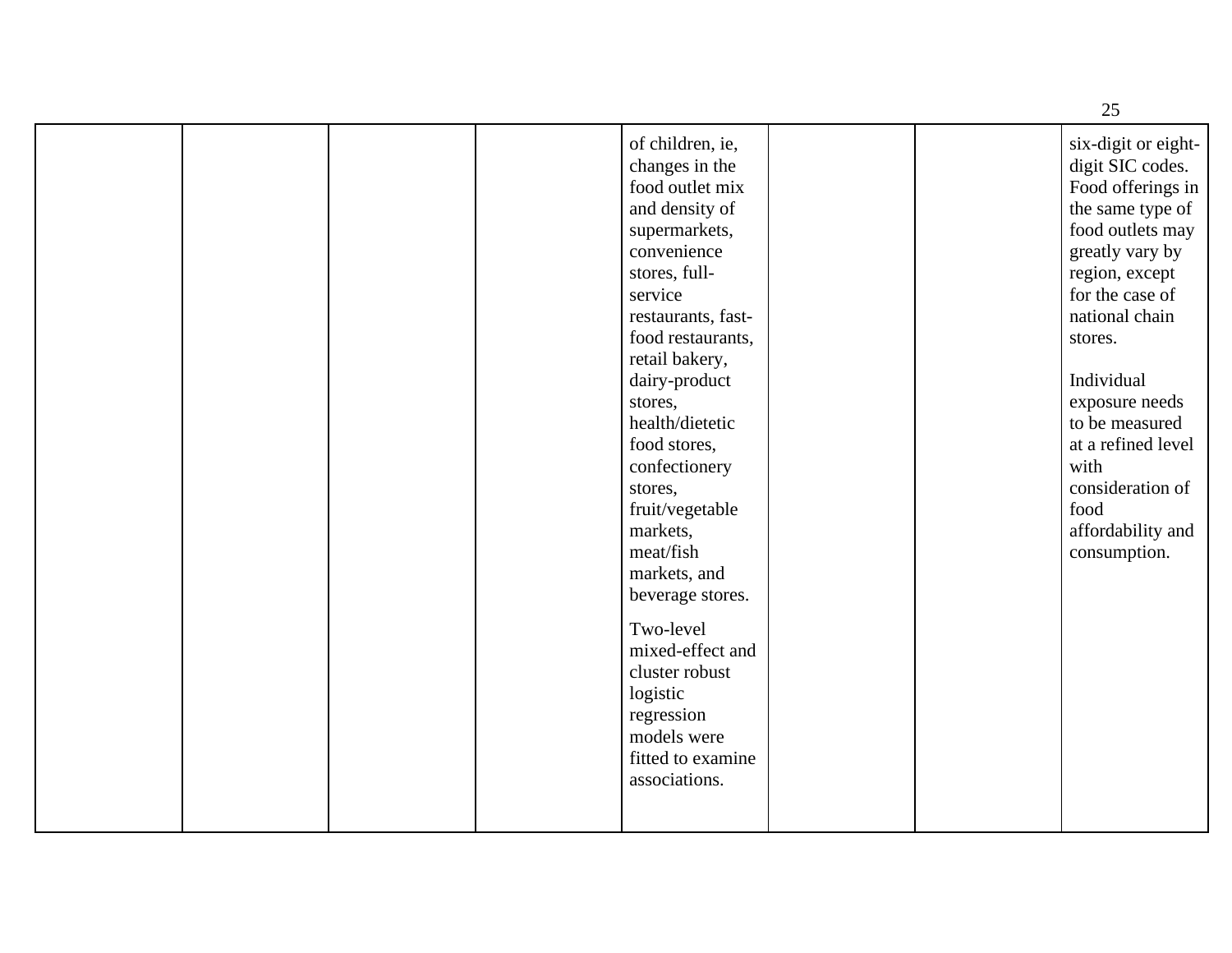|                                                                                                                                                                                                                                                                                                                                                                     |                                                                                                                                                                                                 |                                                 |              |                                                                                                                                                                                                                                                                                                                                                                                                                                                                                                                            |                                                                                                                                                                                                                                                                                                                                                                                                                    |                                                                                                                                                                                                                                                                                                                                                                                                                                                       | 26                                                                                                                                                                                                                                                                                                                                                                                                                                                                                                                                             |
|---------------------------------------------------------------------------------------------------------------------------------------------------------------------------------------------------------------------------------------------------------------------------------------------------------------------------------------------------------------------|-------------------------------------------------------------------------------------------------------------------------------------------------------------------------------------------------|-------------------------------------------------|--------------|----------------------------------------------------------------------------------------------------------------------------------------------------------------------------------------------------------------------------------------------------------------------------------------------------------------------------------------------------------------------------------------------------------------------------------------------------------------------------------------------------------------------------|--------------------------------------------------------------------------------------------------------------------------------------------------------------------------------------------------------------------------------------------------------------------------------------------------------------------------------------------------------------------------------------------------------------------|-------------------------------------------------------------------------------------------------------------------------------------------------------------------------------------------------------------------------------------------------------------------------------------------------------------------------------------------------------------------------------------------------------------------------------------------------------|------------------------------------------------------------------------------------------------------------------------------------------------------------------------------------------------------------------------------------------------------------------------------------------------------------------------------------------------------------------------------------------------------------------------------------------------------------------------------------------------------------------------------------------------|
| Watson, S. E.,<br>Li, Z., Tu, W.,<br>Jalou, H.,<br>Brubaker, J. L.,<br>Gupta, S., Huber,<br>J. N., Carroll, A.,<br>& Hannon, T. S.<br>(2014).<br>Obstructive sleep<br>apnoea in obese<br>adolescents and<br>cardiometabolic<br>risk markers.<br>Pediatric<br>obesity, $9(6)$ ,<br>471-477.<br>https://doi.org/10<br>$.1111/j.2047-$<br>6310.2013.00198<br>$\cdot X$ | To determine if<br>cardiometabolic<br>risk markers are<br>increased among<br>obese youth with<br>obstructive sleep<br>apnea as<br>compared with<br>their equally<br>obese peers<br>without OSA. | 96 patients with<br>age range<br>between 12-16. | Quantitative | A retrospective<br>analysis was<br>performed on 96<br>patients (age<br>$14.2 \pm 1.4$ years)<br>who underwent<br>polysomnograph<br>y for suspected<br>OSA. Fasting<br>lipids, glucose,<br>insulin, and<br>hemoglobin A1c<br>(HbA1c) were<br>performed as<br>part of routine<br>clinical<br>evaluation.<br>Patients were<br>categorized into<br>two groups by<br>degree of OSA as<br>measured by the<br>apnea hypopnea<br>index (AHI):<br>none or mild<br>OSA (AHI < 5)<br>and moderate or<br>severe OSA (AHI<br>$\geq$ 5). | Despite similar<br>degrees of<br>obesity, patients<br>with moderate or<br>severe OSA had<br>higher fasting<br>insulin ( $p =$<br>$0.037$ ) and<br>homeostasis<br>model<br>assessment-<br>insulin resistance<br>[HOMA-IR $(p =$<br>$(0.0497)$ ], as<br>compared with<br>those with mild<br>or no OSA.<br>Obstructive sleep<br>apnea is linked<br>with greater<br>cardiometabolic<br>risk markers in<br>obese youth. | This is one of<br>few studies<br>addressing<br>race/ethnicity<br>differences in<br>obesity-related<br>OSA, and is the<br>only pediatric<br>study we are<br>aware of to<br>compare race-<br>related<br>differences in<br>OSA and obesity<br>associated<br>cardiometabolic<br>risk markers.<br>The study<br>population<br>included white,<br>black, and<br>Hispanic youth<br>who were<br>referred for sleep<br>evaluation due to<br>symptoms of<br>OSA. | There were no<br>uniform<br>measures of<br>glucose tolerance<br>other than fasting<br>laboratory values<br>utilized for<br>clinical purposes<br>available for<br>analysis.<br>While no<br>patients were<br>noted to have<br>tonsillar or<br>adenoid<br>hypertrophy,<br>neuromuscular<br>disease, or other<br>craniofacial<br>abnormalities<br>associated with<br>OSA,<br>prospective work<br>should exclude<br>patients with<br>these potential<br>confounding<br>conditions.<br>Due to the lack<br>of uniform<br>documentation<br>of pubertal |